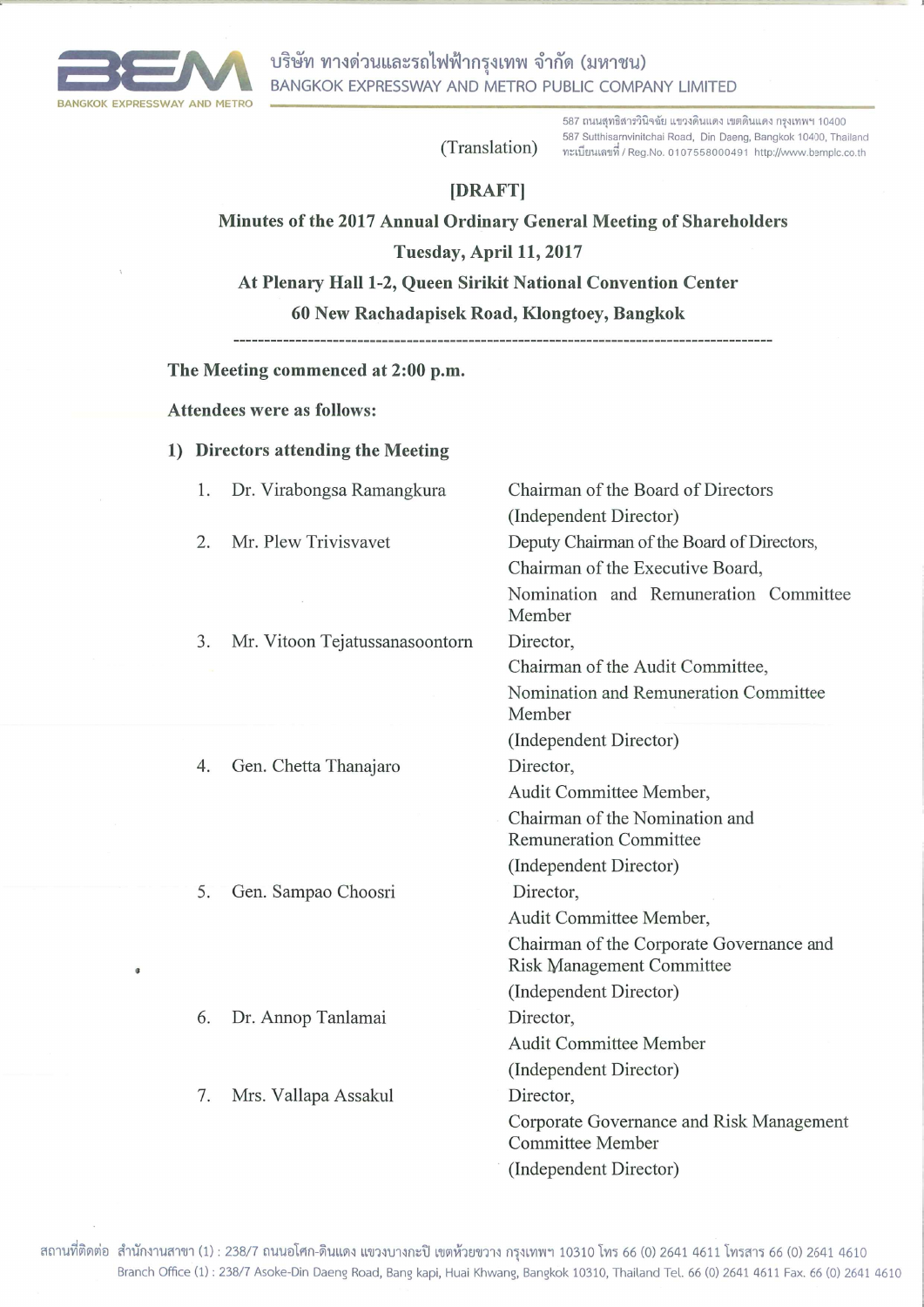| 9.<br>Director, Executive Director and<br>Mr. Phongsarit Tantisuvanitchkul<br>Corporate Governance and Risk<br><b>Management Committee Member</b><br>Director<br>10. Mr. Werapong Suppasedsak<br>11. Mr. Panit Dunnyatanachit<br>Director<br>Director<br>12. Mr. Yuttana Yimgarund<br>13. Mr. Dumkerng Pankam<br>Director<br>14. Dr. Sombat Kitjalaksana<br>Director, Executive Director,<br>Corporate Governance and Risk<br>Management Committee Member, and<br><b>Managing Director</b><br>15. Mrs. Payao Marittanaporn<br>Director, Executive Director,<br>Corporate Governance and Risk |
|----------------------------------------------------------------------------------------------------------------------------------------------------------------------------------------------------------------------------------------------------------------------------------------------------------------------------------------------------------------------------------------------------------------------------------------------------------------------------------------------------------------------------------------------------------------------------------------------|
|                                                                                                                                                                                                                                                                                                                                                                                                                                                                                                                                                                                              |
|                                                                                                                                                                                                                                                                                                                                                                                                                                                                                                                                                                                              |
|                                                                                                                                                                                                                                                                                                                                                                                                                                                                                                                                                                                              |
|                                                                                                                                                                                                                                                                                                                                                                                                                                                                                                                                                                                              |
|                                                                                                                                                                                                                                                                                                                                                                                                                                                                                                                                                                                              |
|                                                                                                                                                                                                                                                                                                                                                                                                                                                                                                                                                                                              |
| Management Committee Member, and<br><b>Managing Director</b>                                                                                                                                                                                                                                                                                                                                                                                                                                                                                                                                 |

# **2) Director not attending the Meeting**

|  | 1. Mr. Supong Chayutsahakij | Director, Executive Director, and                             |  |
|--|-----------------------------|---------------------------------------------------------------|--|
|  |                             | Nomination and Remuneration Committee                         |  |
|  |                             | Member                                                        |  |
|  |                             | (requested to be excused from the                             |  |
|  |                             | Meeting since he was engaged in<br>another business overseas) |  |
|  |                             |                                                               |  |

# **3) Executives attending the Meeting**

| 1.                          | Mr. Sanguan Kunatinun         | Deputy Managing Director: Expressway<br>Engineering                             |
|-----------------------------|-------------------------------|---------------------------------------------------------------------------------|
| $\mathcal{D}_{\mathcal{L}}$ | Mrs. Sudruthai Prommart       | Deputy Managing Director: Expressway<br>Operation                               |
| 3.                          | Mr. Phakpoom Thaweewittayarut | <b>Deputy Managing Director:</b><br><b>Administration and Company Secretary</b> |
| 4.                          | Miss Panan Tosuwanthaworn     | Deputy Managing Director: Finance                                               |
| 5.                          | Mr. Witoon Hatairatana        | Deputy Managing Director: Railway<br><b>System Operation and Engineering</b>    |
| 6.                          | Mr. Alvin Gee                 | Deputy Managing Director: Operation<br>Support                                  |

# **4) Auditors, EY Office Limited**

- 1. Miss Waraporn Prapasirikul
- 2. Miss Kanokporn Thiangtham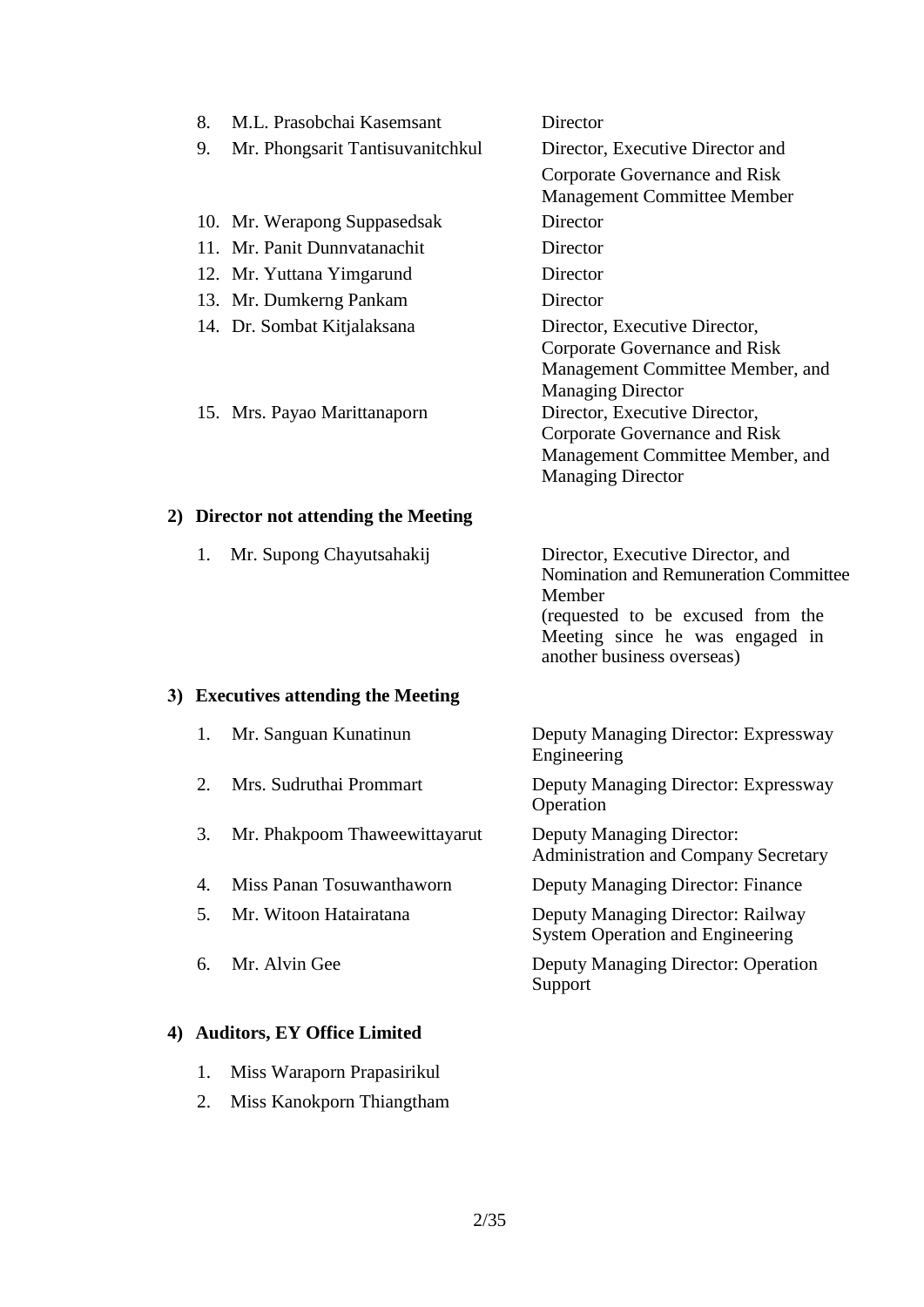#### **5) Legal Advisors**

## **The Legists Group**

- 1. Mr. Nopadol Intralib
- 2. Miss Sawitree Treenawarut Examiner of voting results

# **Baker & McKenzie Co., Ltd.**

- 1. Mr. Theppachol Kosol
- 2. Mr. Anan Rattanatanawat

## **6) Financial Advisor, Advisory Plus Co., Ltd.**

1. Mr. Thawatchai Vorawandthanachai

# **7) Representative of Shareholders' Right Protection Volunteer**

1. Mrs. Angkhana Chooduang

## **8) Attending Shareholders**

As at the closing date of the share register for collection of names on March 9, 2017, the total number of shareholders who had the right to attend the Meeting was 70,646 shareholders with the total of 15,285,000,000 shares sold. There were a total of 2,679 shareholders attending the 2017 Annual Ordinary General Meeting of Shareholders, both in person and by proxy, which commenced at 2:00 p.m., holding among them 9,138,213,960 shares or 59.7855 percent of the total number of shares sold. As at the closing of the registration, there were a total of 3,032 shareholders, holding among them 9,219,874,003 shares or 60.3198 percent of the total number of shares sold, thereby constituting the quorum in accordance with the Articles of Association of the Company, which stipulate that there shall be not less than 25 shareholders holding in aggregate not less than one-third of the total number of shares sold.

Among 3,032 shareholders attending the Meeting, Mr. Vitoon Tejatussanasoontorn, Chairman of the Audit Committee, who was an Independent Director, attended the Meeting as proxy for 611 shareholders, holding among them 1,113,824,772 shares.

Prior to proceeding with the Meeting in accordance with the Agenda, the Chairman requested the Company Secretary to inform the Meeting of the Company's proceedings for the Ordinary General Meeting of Shareholders and vote casting.

**The Company Secretary** clarified to the Meeting that the details of procedures for vote casting and rules for counting of votes were described on page 47 of the Notice of the Meeting as delivered to shareholders, which may be summarized as follows:

- 1. In casting a vote, one share would have one vote.
- 2. Votes cast by shareholders appointing their proxies on the respective agenda items were collected and recorded by the Secretary for processing in advance in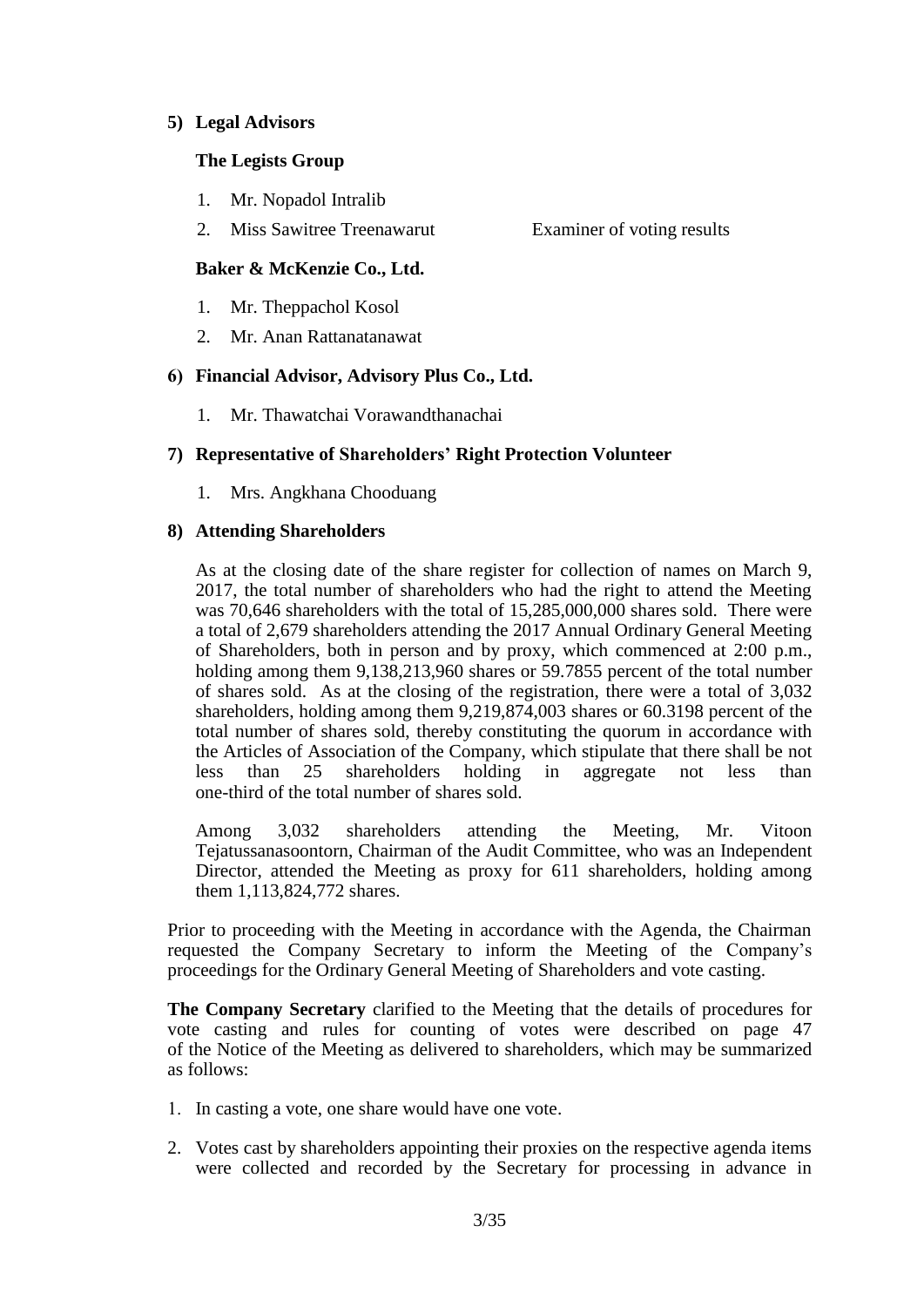computer to ensure the rapidity of the Meeting, and verified by the legal advisor from The Legists Group.

This included votes of shareholders appointing Mr. Vitoon Tejatussanasoontorn, independent director, as their proxy to attend the Meeting and casting their votes on each agenda item.

- 3. As for shareholders attending the Meeting in person, to expedite vote counting, only shareholders intending to vote against or abstain would use the voting cards as provided by the Secretary, and raise their hands for officers to collect only the voting cards that vote against or abstain, therefore, all remaining votes shall be deemed to vote for.
- 4. To ensure the transparency of vote counting, two representative shareholders were thus invited to witness the vote counting with the legal advisor at the vote counting examination point.

In examination of the vote counting, two shareholders, namely, Mr. Theeraphatra Aphichatammarit and Mr. Thatchawee Trakulphadetkrai, volunteered to witness the vote counting with Miss Sawitree Treenawarut, the legal advisor from The Legists Group.

#### **Item 1 Consideration and approval of the Minutes of the 2016 Annual Ordinary General Meeting of Shareholders**

The Chairman informed the Meeting that the Minutes of the 2016 Annual Ordinary General Meeting of Shareholders, which was held on April 5, 2016, had already been delivered by the Company to the shareholders in advance, together with the Notice of the Meeting of Shareholders, from pages 7 to 24, and publicized on the Company's website since April 19, 2016; and the Company disseminated the digital recording of the Meeting on each agenda item for shareholders' viewing through the Company's website, without any shareholder proposing an amendment to the Minutes of the Meeting.

The Board of Directors considered the matter and was of the view that the Minutes of the Meeting were correctly, completely and clearly recorded, and thus such Minutes of the Meeting should be approved.

The Chairman allowed shareholders to make inquiries and provide opinions.

No shareholders made any inquiries or provided any opinions, the Chairman then requested the Meeting to consider the matter.

**The Company Secretary** stated to the Meeting that this agenda item required approval by a majority vote of the shareholders who attended the Meeting and cast their votes.

The Meeting considered and voted on this matter. The Company Secretary informed the Meeting that Mr. Vitoon Tejatussanasoontorn acted as proxy of shareholders for 1,113,824,772 votes, representing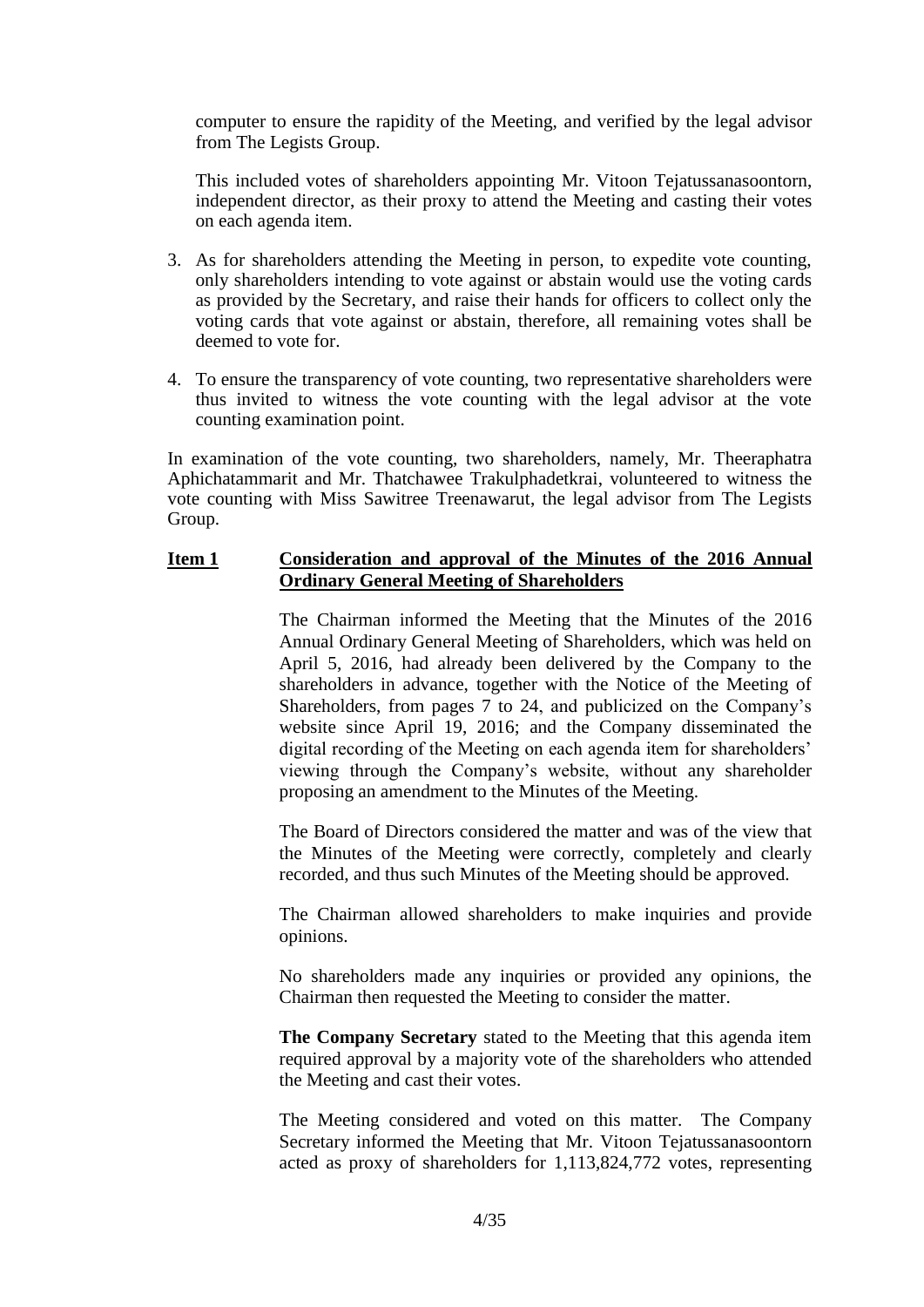1,109,420,703 favorable votes, 432,769 unfavorable votes, and 3,971,300 abstaining votes.

The Chairman announced the voting results as follows:

Total votes on this item: 9,169,979,041 votes

| 9,164,644,738 favorable votes, representing 99.9949 percent |
|-------------------------------------------------------------|
| 465,729 unfavorable votes, representing 0.0050 percent      |
| 4,868,574 abstaining votes                                  |
|                                                             |

- None - vote of void voting card

The Meeting resolved, by a majority vote of the shareholders who attended the Meeting and cast their votes, to approve the Minutes of the 2016 Annual Ordinary General Meeting of Shareholders, as proposed.

## **Item 2 Acknowledgement of the Company's operational results for the year 2016**

The Chairman informed the Meeting that the Board of Directors considered the matter and deemed it appropriate to report on the Company's operational results for 2016 to the 2017 Annual Ordinary General Meeting of Shareholders for acknowledgement, per the details in the Annual Report 2016 delivered to all shareholders and disseminated via the Company's website in advance since March 10, 2017.

The Chairman requested Mrs. Payao Marittanaporn, Managing Director, to clarify the details to the Meeting.

**Mrs. Payao Marittanaporn, Managing Director**, clarified the operational results for 2016 that Bangkok Expressway and Metro Public Company Limited or BEM was registered for incorporation on December 30, 2015 and has assumed all assets, debts, rights and duties from BECL and BMCL by operation of law. During 2016, various significant events took place as follows: BEM's securities were first traded on the Stock Exchange of Thailand on January 5, 2016 and BEM received a credit rating at "A" with "Stable" outlook from TRIS Rating Co., Ltd.

In 2016, the Company did open for service two major infrastructure projects, namely, the M.R.T. Chalong Ratchadham Line (the MRT Purple Line Project), Bang Yai – Tao Poon Section (Khlong Bang Phai Station – Tao Poon Station), which was opened for service on August 6, 2016; and the Si Rat – Outer Ring Road Expressway Project (Chatuchak – Kanchanaphisek Outer Ring Road), which was opened for service on August 22, 2016.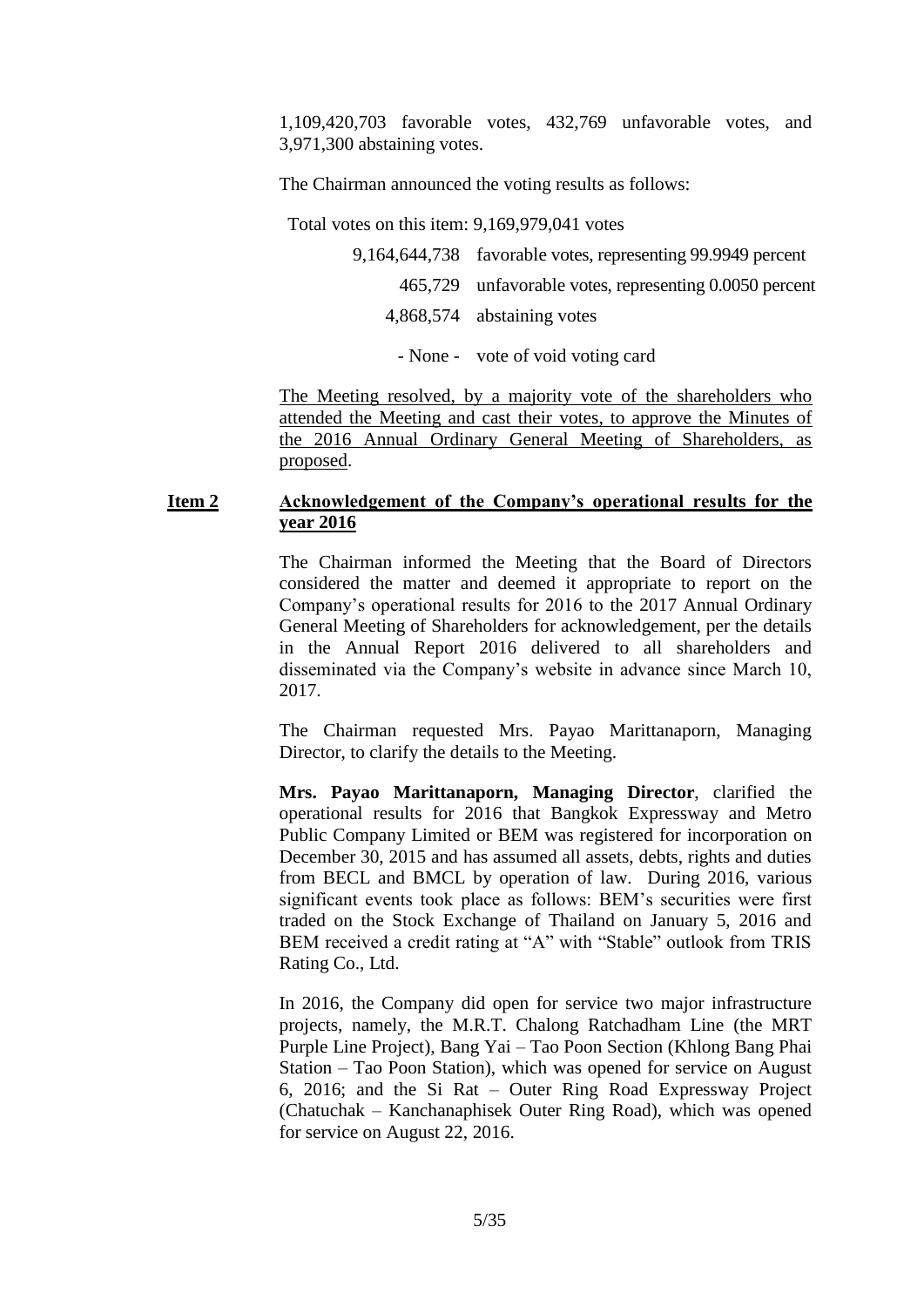Last year, the Company's issuance of debentures with a maturity of 3- 12 years in the total amount of Baht 23,200 Million, at the interest rate ranging 2.2-3.95 percent, enabled the Company to save financial expenses by more than Baht 400 Million per year and the Company was also granted the Issuer of the Year 2016 Award by the Thai Bond Market Association as the outstanding private-sector debenture issuer in the bond market, which met the demands of the Company and investors in an appropriate time, with operations pursuant to the good corporate governance principles, ensuring confidence of both shareholders and debenture holders.

Regarding the operational results for 2016, the Company had net profit attributable to equity holders in the amount of Baht 2,606 Million, as compared to net profit from operating activities of 2015, excluding extraordinary items, net of tax in the amount of Baht 969 Million resulting from sale of shares in Bangkok Metro Public Company Limited before the amalgamation, the profit increased by Baht 925 Million or representing 55 percent.

In the previous year, the Company's total revenues amounted to Baht 13,233 Million, revenue from the expressway business amounted to Baht 9,301 Million, which increased by Baht 486 Million or representing 5.5 percent, due to an increase in traffic volume in all routes, including the opening for service of the Si Rat – Outer Ring Road Expressway; revenue from the rail business amounted to Baht 3,230 Million, which increased by Baht 856 Million or representing 36 percent, due to a continued growth of passenger number of the MRT Blue Line Project; and revenue from operation and maintenance services for the MRT Purple Line Project.

Cost of services increased according to an increase in projects opened for service. The total finance cost reduced due to a decrease in financial expenses despite the fact that interest expenses of loans for construction of the Si Rat – Outer Ring Road Expressway Project would have to be recognized as expenses in the statement of income immediately when it was opened for service.

If the net profit for 2016 in the amount of Baht 2,606 Million was compared with that for 2015 in the amount of Baht 2,650 Million, including extraordinary items from sales of investment, the net profit was found similar to that of the previous year or representing net earnings per share equal to Baht 0.17 per share of the previous year.

The Chairman allowed shareholders to make inquiries and provide opinions.

**Police Colonel Sermkiat Bumrungpruek, shareholder**, inquired and provided suggestions as follows:

1. There should have an indicator(s) of return on investment which would enable the shareholders to use in considering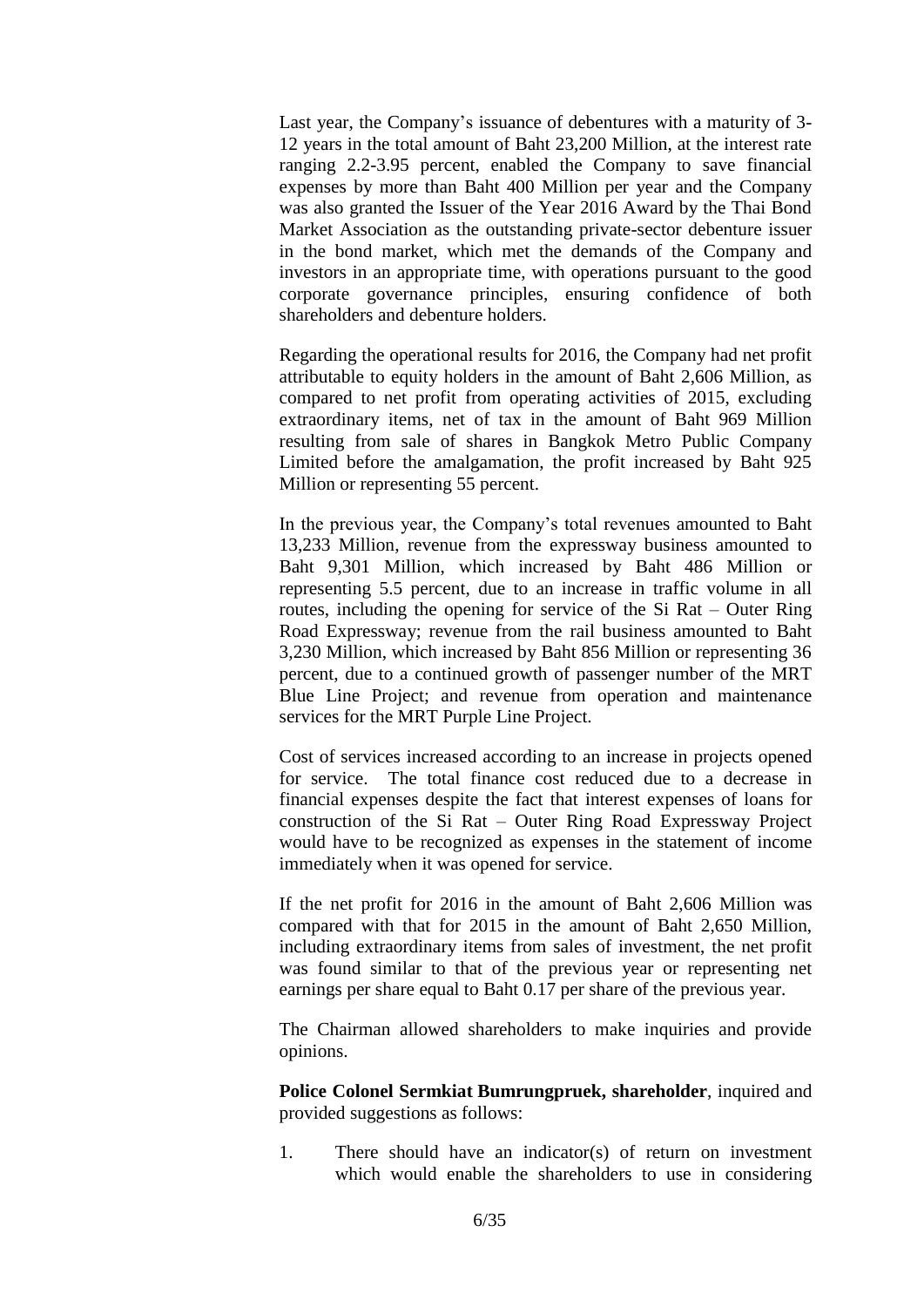whether or not investment by holding shares in the Company was a worthwhile investment for them.

- 2. The Company was requested to reduce expenses, such as, expensed for the shareholders' meeting place, and to be informed of the amount of money paid, and to clarify a reason(s) why the Company chose to convene this Meeting of Shareholders at the Queen Sirikit National Convention Center. He also recommended that the Meeting be held at the Thai Army Club as it was a government place where the Company's director served as former high-ranking military officer in order to save cost.
- 3. The Company was advised to use proceeds for investment in production of promotion for encouraging motorists to use Easy Pass more in order to alleviate traffic problem and generate revenue for the Company.

# **Mrs. Payao Marittanaporn, Managing Director**, clarified as follows:

- 1. Regarding the indicator(s) of return on investment, it was in accordance with standard required by the Stock Exchange that the Company shall disclose it in the summary report on financial information delivered by the Company to the shareholders.
- 2. Concerning the expenses for convening the Meeting, since the Company had more than 70,000 shareholders so in selection of the meeting place, the proper and adequate place to accommodate such a great number of the shareholders attending the Meeting must be taken into account. As for the meeting place recommended by the shareholder for the next meeting, the Company would find information as to whether such place would be able to accommodate a number of shareholders attending the Company's meeting and would consider whether it was appropriate. For this Meeting, the expenses were at the normal standard rate for convening the meeting in the amount of approximately Baht Two Million.

Regarding the reduction of the Company's expenses, the most important expenses of the Company as the concessionaire were interest expenses. This was because by the nature of concession, the first investment needed many Ten Thousand Million Baht, part of which would be from capital and most of which would be loans, therefore, should it be able to reduce such expenses in this part, it would be beneficial for the shareholders. In this case, the Company issued debentures and reduced expenses by more than Baht 400 Million per year.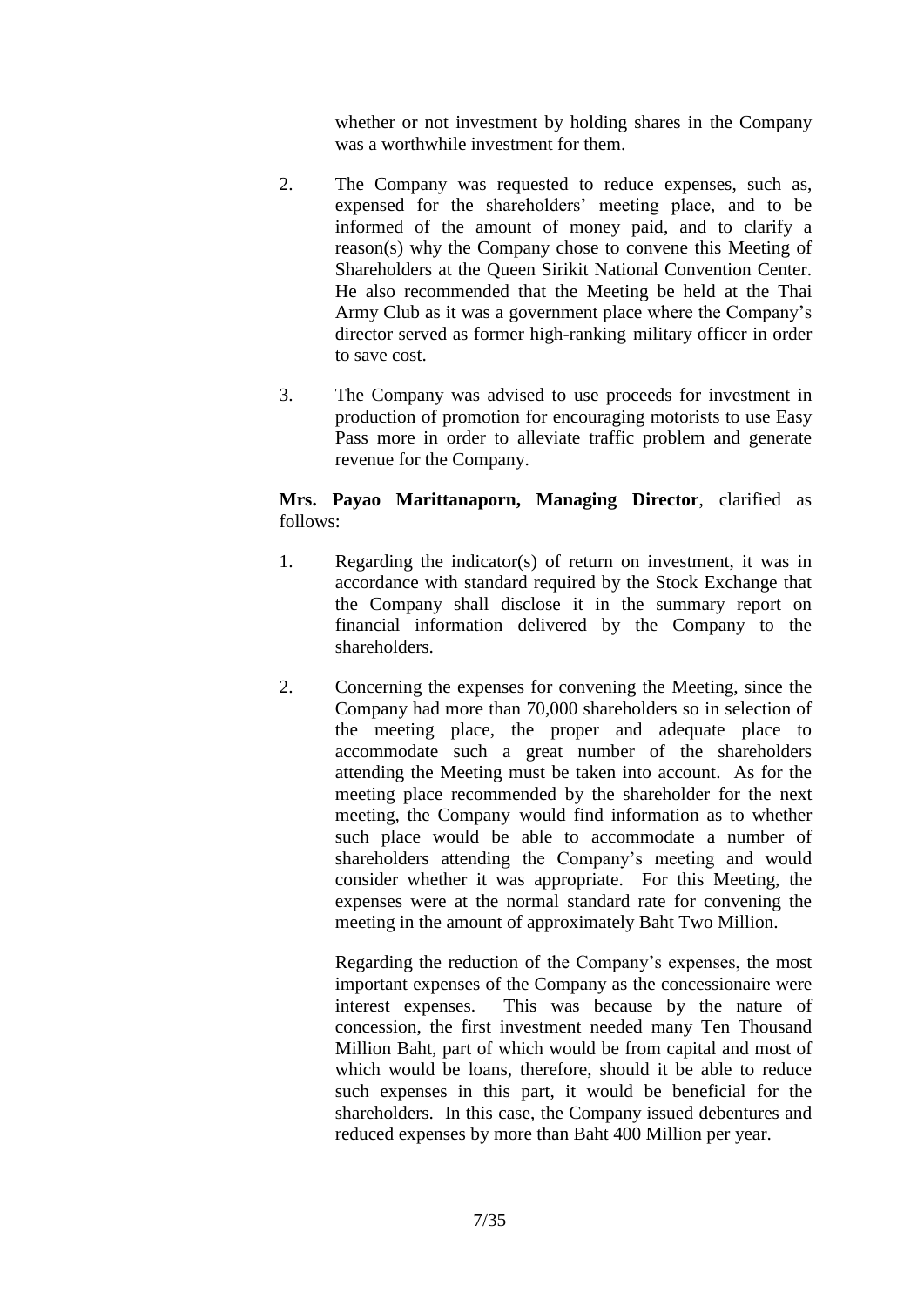3. With respect to the advice on increasing revenue from use of Easy Pass, the Company would take such advice to discuss with the Expressway Authority of Thailand which granted the concession and controlled the expressway management.

## **Mr. Wiwat Koosakul, shareholder**, provided opinions as follows:

- 1. In selection of the shareholders' meeting place, convenient travelling of the shareholders should be mainly realized. He provided an additional opinion that BMCL's previous distribution of metro cards to its shareholders had a positive effect on public relations via the shareholders in that it could attract general people's attention to use the metro service, including supporting facilitation to the shareholders' travelling like AOT's meeting, which AOT tickets were distributed to its shareholders wishing to attend its meeting, and then, AOT was later responsible for travelling payment to Airport Rail Link.
- 2. In utilization of Easy Pass top-up service via banking, fees should be exempted to facilitate the users' travelling.

**The Chairman** clarified that the Easy Pass top-up service was under supervision of the Expressway Authority of Thailand (EXAT), it was not under the Company's responsibility.

**Mr. Dumkerng Pankam, director representing EXAT**, clarified the fee for the Easy Pass top-up service via banking that it was necessary to charge such fee, and that the expressway users were advised to utilize the top-up service at toll plazas to get exempted from the fee. In this regard, EXAT did find promotion for the service users, and in this year, the Ministry of Transport set out a policy to encourage utilization of the Easy Pass, whereby there was a daily average volume of the expressway users of approximately 1.1 million trips. That was, the problem of the traffic volume in the front of toll plazas would be more intensified than that should there be no the Easy Pass available. To that effect, EXAT would accept such advice of the shareholder for submission to the Ministry of Transport for further consideration.

**Mr. Thawee Leesirichaikul, shareholder**, provided opinions as follows:

- 1. Regarding the meeting place, it was understood that the Chairman of the Board of Directors adopted the suggestion from the shareholders in the previous meeting that the Meeting be convened along the MRT routes. He extended his thanks to the Chairman.
- 2. As for the issue on generating more revenue, he made complimentary remarks to the originator(s) of the passport service center at MRT Khlong Toei Station, which was opened for service on the  $9<sup>th</sup>$  day of December. Such issue was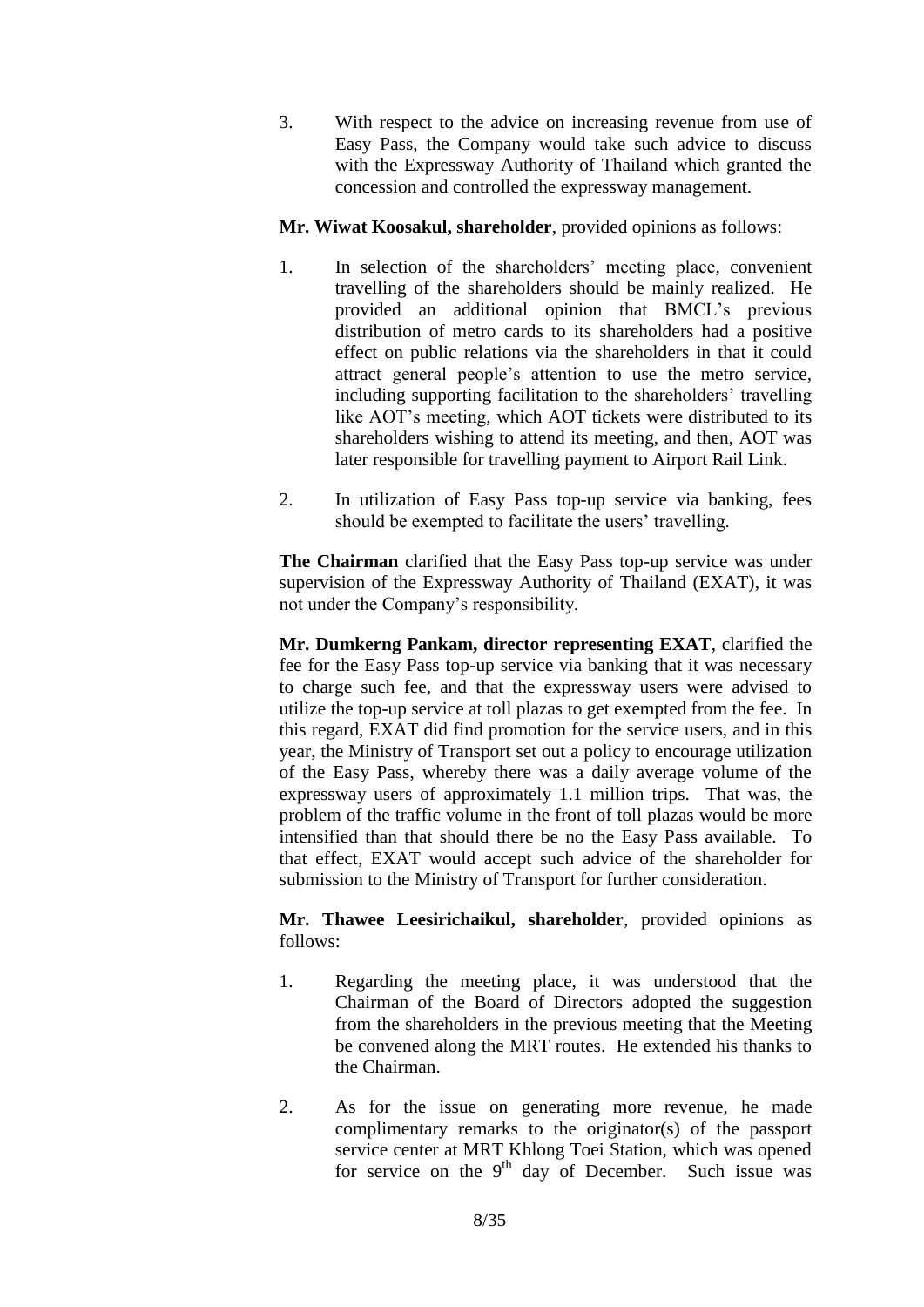previously raised in the past shareholders' meeting to manage space area to generate revenue and benefits. He further suggested that should any MRT station have any space area available which did not affect the commuters or service users, the Company should provide for the civil registration service or add social security centers as branch office so that those who needed to use the service would be able to travel to use the service with convenience.

- 3. As for revenue of the MRT Purple Line Project, its service users were targeted at approximately 60,000 persons per day; however, when such target could not be reached, it might be caused by the disconnected service, in which case, whether or not it was possible that the Company would offer any promotion to motivate and encourage people to use the MRT Purple Line Project more. Additionally, the issue relating to prices, there was still some misunderstanding or confusion as to fare rates so the Company should make more public relations about this issue.
- 4. There were various events regularly convened at the Queen Sirikit National Convention Center, the Company should contact the Convention Center in making public relations or taking out a space lease or making media relations to mutually convene the events so as to motivate the passengers to use the metro services, which would generate revenue.

**Mr. Thammanoon Chulmaneechote, shareholder and proxy**, provided opinions as follows:

- 1. There were many suggestions of the shareholders to the Company which were beneficial for the Company and it was understood that the Company's management already planned to earn revenue, mostly evidently witnessed at various MRT stations. Regarding the issue on distribution of metro cards to the shareholders, formerly prior to the amalgamation, BMCL distributed metro cards to its shareholders but after the amalgamation, no more card was distributed to the shareholders. At this point, the results were somewhat very different. The management was then requested to consider weighing the pros and cons of distribution of the cards because it would be likely to have a positive effect.
- 2. Regarding the opinions of the Board of Directors relating to report on operational results specifying that having considered the matter, the Board of Directors deemed it appropriate to report on the Company's operational results in 2016 to the Meeting for acknowledgement, whether or not it was deemed to be the Board's opinion.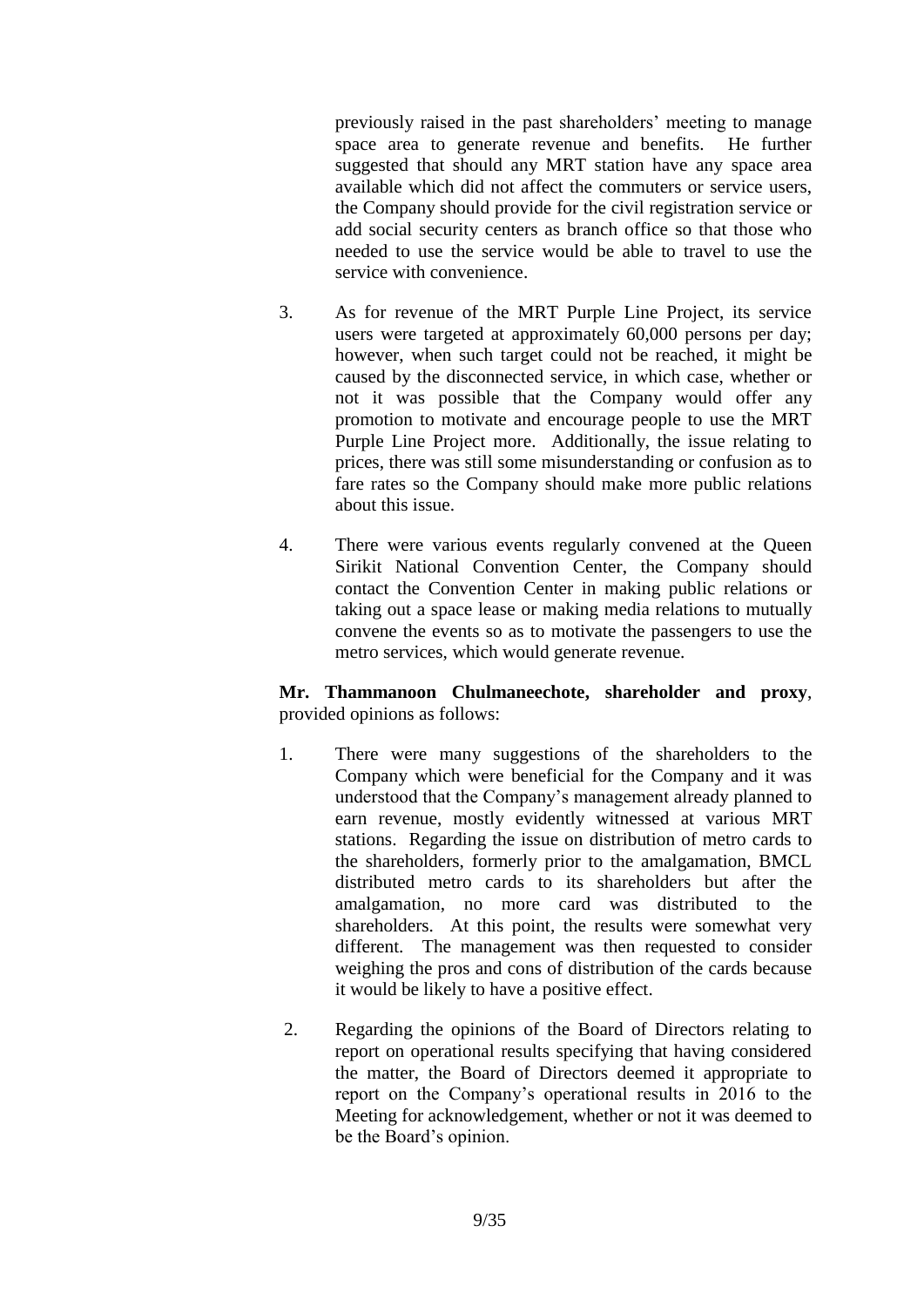**The Chairman** clarified that this was because this agenda item was for acknowledgement of the operational results, which was considered by the Board of Directors and deemed appropriate to report to the Meeting for acknowledgment.

**Mr. Somkiat Jitjulanon, shareholder**, provided an opinion that there were shareholders making complimentary remarks to the opening for service of the area at the MRT Khlong Toei Station, in respect of which he also made written complimentary remarks to the Chairman of the Board of Directors on two occasions and deemed it appropriate to grant a reward(s) to the originator(s) of such idea and also suggested generating additional revenue by providing for parking space, both underground and aboveground, such as, underground parking space of Sanam Luang, etc.

**Mrs. Payao Marittanaporn, Managing Director**, stated that as for all suggestions provided by the shareholders, the Company would further discuss and consider the same and thanked the shareholders for their comments and complimentary remarks relating to the service area at the MRT Khlong Toei Station, which was the outstanding performance originated from the Company's subsidiary, namely, Bangkok Metro Networks Limited (BMN).

**Mrs. Chutima Triwittayapoom, shareholder**, thanked the Board of Directors for making the Company's operational results continuously improved and was of the opinion that the meeting place was suitable and also suggested that the Company develop it as trade area like Khlong Thom Center or parking space underneath the expressway around Phetchaburi Road or Hua Lamphong which was not nice and tidy. At this point, it would be greatly beneficial and give rise to revenue.

**The Chairman** thanked the shareholder for his suggestions and would take the same to further discuss with the EXAT.

**Mr. Supoj Ouachailertkul, shareholder**, suggested constructing skywalk linking the metro routes, whether aboveground or underground, like other countries, such as, Hong Kong, having legal provisions requiring all buildings constructed around the metro routes to have skywalk linking directly without going down to at-grade road, and in Thailand, this matter was a big problem since expenses for such linking were extremely high. Therefore, the director representing the MRTA or EXAT was requested to propose such matter to the government sector for solving the problem and it should enact a law requiring such area to have skywalk linking with the metro routes.

**The Chairman** thanked the shareholder for his suggestion.

**Mr. Jamie Stuart, shareholder**, inquired as follows: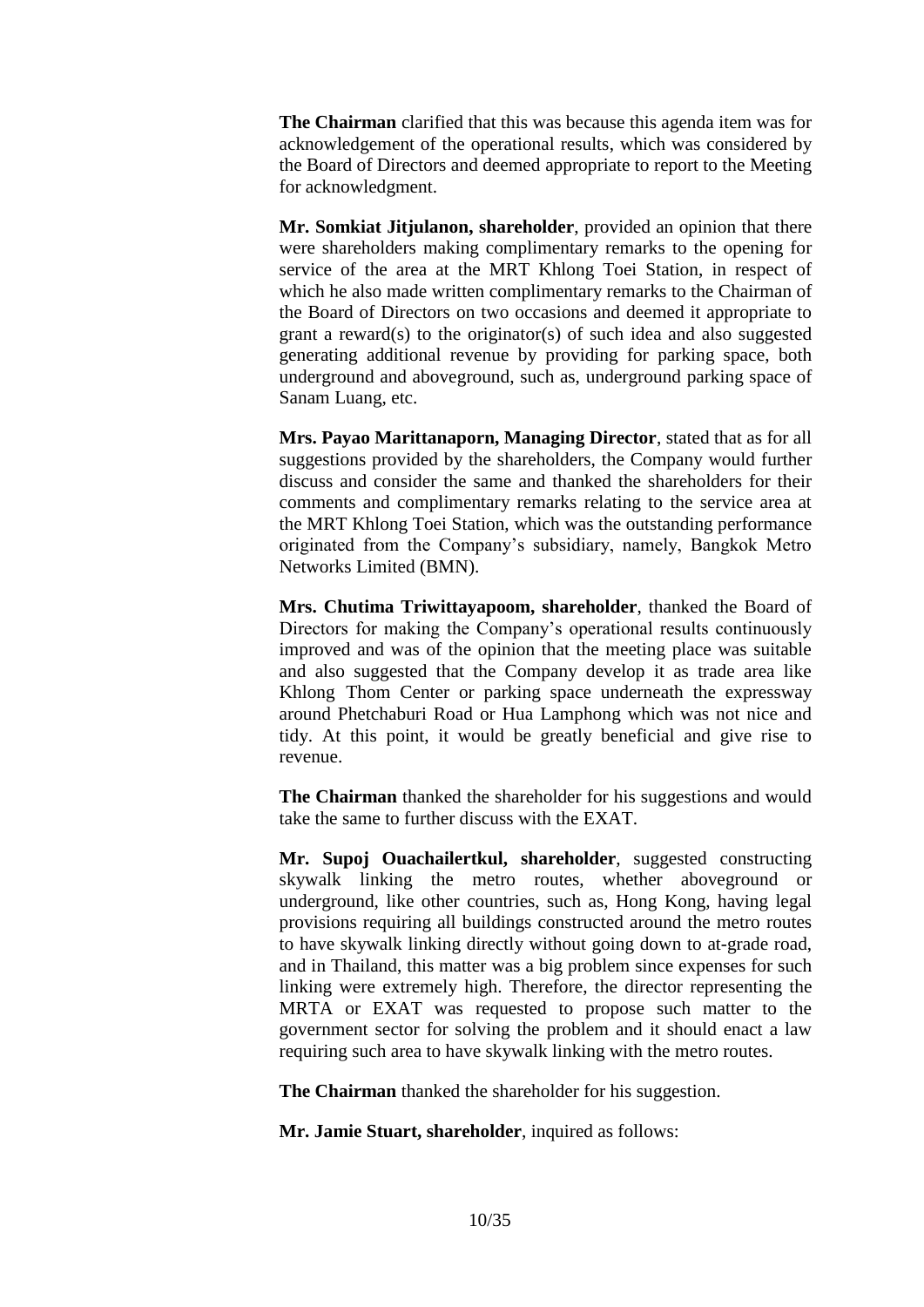1. The Company's debt to equity ratio (D/E ratio) was currently at approximately 1.8 while that of BTS, the Company's competitor, was at 0.4, why the Company's D/E ratio was high as compared with that of BTS. Moreover, it was forecast that either this year or next year, the global economic crisis would occur so should the Company's D/E ratio be too high, the Company was likely to encounter such a problem. The Company was then requested to stay alert in it.

> **Miss Panan Tosuwanthavorn, Deputy Managing Director: Finance**, clarified that the Company's D/E ratio was currently at approximately 1.8 and in answer to the shareholder's question as to why it was high as compared to that of the competitor, it must take into consideration the source base of both debt and equity. As for the inquiries as to whether the current D/E ratio was too high; whether or not the Company would be able to invest in new projects, it could be said that the current D/E ratio at 1.8 was D/E ratio in accordance with the financial statements; however, D/E ratio as defined by the Company in entering into a credit facility or debenture agreement was Net Interest Bearing Debt / Equity or Net IBD/E, which was currently at 1.3; and should, in the future, there be investment in a new line project, such figure would increase. At this point, it was expected that there was no impact and it remained within the scope of the contractual agreement at 2.5.

2. Concerning BTS's winning of the bids for the Yellow Line Project and the Pink Line Project, let alone the fact that BTS would carry out construction of the Yellow Line from Lat Phrao Station to meet the Green Line extending to the North which was under construction, and it might have an impact on the Blue Line operated by the Company, whether or not the management was concerned about this matter.

> **Dr. Sombat Kitjalaksana, Managing Director**, clarified that it had positive effects in two ways, whether it would turn out in any form. Currently, the Company was going to complete construction of the whole loop of the Blue Line. At this point, it would be the answer to the shareholders in that the Company would become the perfect feeder and distributor. It was considered that each operator must be in competition with each other. All of this was in a positive way because network must be linked together anyway.

3. Whether or not the Company set out plan to increase capital within the next 2-3 years.

> **Mrs. Payao Marittanaporn, Managing Director**, clarified that the Company did not plan to increase capital and answered to the shareholder's inquiry made to the CFO about our signing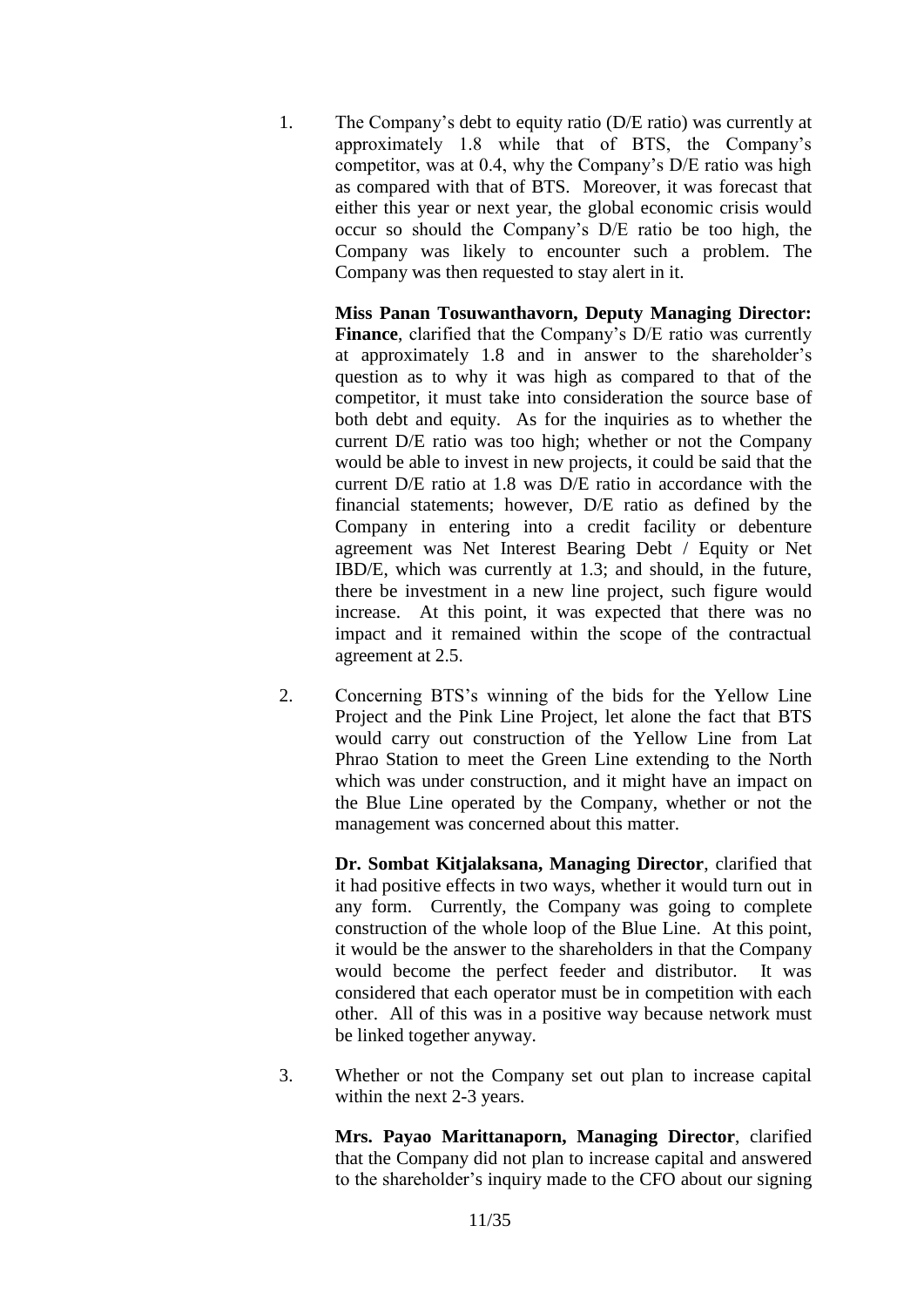of the Concession Agreement for the MRT Blue Line Extension with the value of Baht 22,000 Million that for such that the Company would rely on sources of funds from borrowing of loans for two parts and its capital for another part. Should the Company's negotiations with the creditors be more effective than this, the Company would borrow additional loans. The remaining part would be from utilization of the Company's capital. The reason why the Company did not increase capital was in the Company's business operations every year, the Company had cash flow from the operating activities in the amount of approximately Baht 3,800 - 4,000 Million, which could be gradually used by the Company for investment in new projects. Part of this cash inflow would be used for debt repayment and another part of it would be used for investment in new projects. Therefore, it was not necessary to increase capital for the MRT Blue Line Project. Regarding the issues relating to the changing global economic condition and heavy debts which would give rise to bankruptcy about which the shareholders were concerned, the Company did carry out management with due care. However, the Company would take the shareholder's notice into further consideration. That was to say, the future could not be totally predicted by the past operations but both BEM and BECL were able to get through the crises in the past based on management with due care. For the case where the shareholder compared the Company's D/E ratio with that of BTS, it could be seen that BTS's D/E ratio was low since BTS sold the total revenues to its fund, namely, sale of future revenue for the debt repayment, and as a result, BTS was no more in debt. At the same time, when it had no debt, BTS did not have revenue accordingly due to its sale of revenue. The dividend received by BTS from the fund was from BTS's holding units in the fund in the amount of approximately 30 percent. In this regard, whether or not the Company would establish the fund like BTS did, it must study how cost/benefit would be. At present, the Company's finance cost was at 2.2 - 3.9 percent so the cost of fund establishment would be around 6 - 7 percent. The Company thus had to thoroughly study the same first to ensure the optimum benefits of the shareholders.

No shareholders further made any inquiries or provided any opinions, the Chairman then informed the Meeting that no voting was required for this agenda item which represented a report on the operational results to the Meeting for acknowledgement.

The Meeting acknowledged the operational results of the Company for 2016.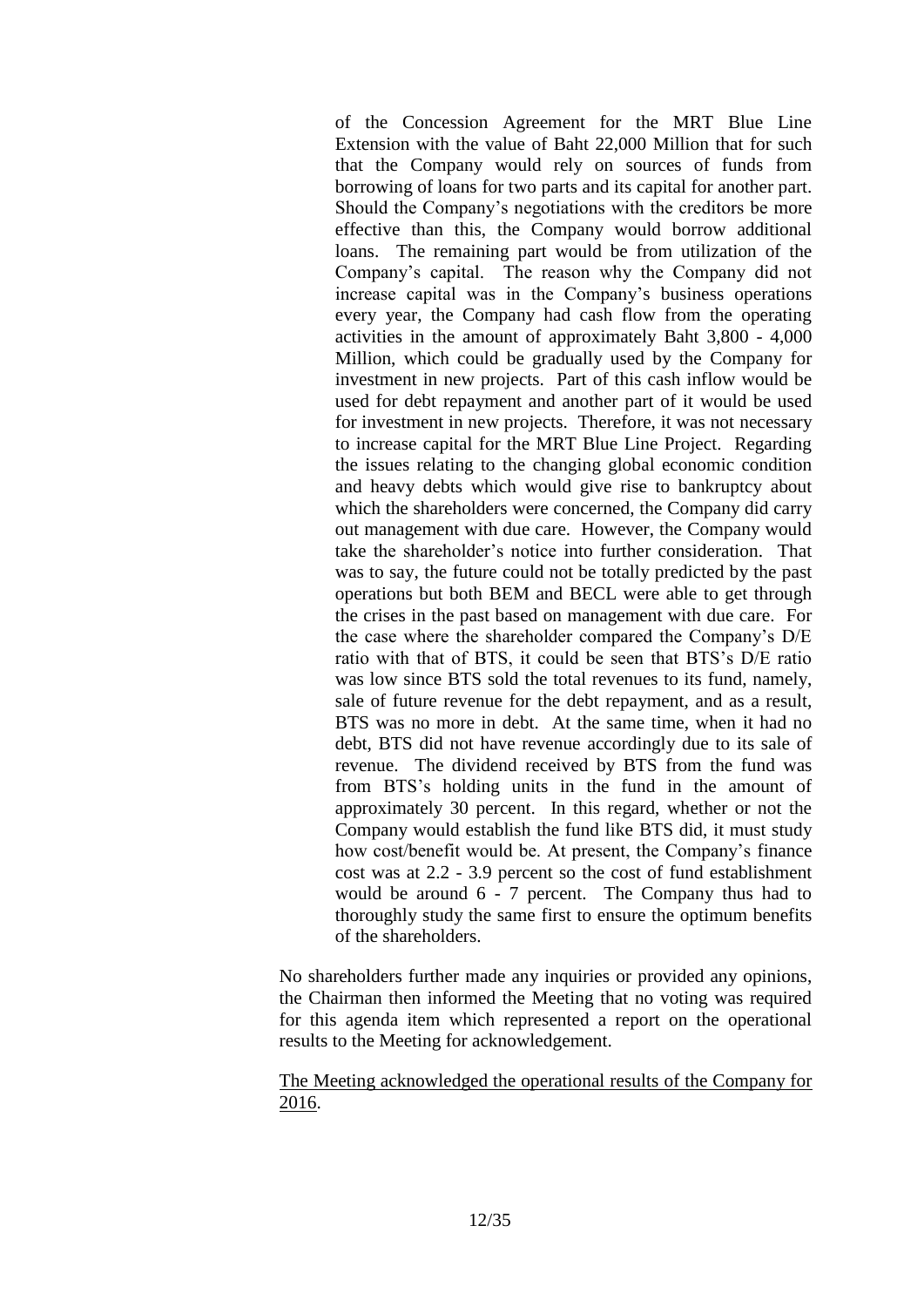#### **Item 3 Consideration and approval of the statement of financial position and the statement of income for the year ended December 31, 2016**

The Chairman informed the Meeting that the Board of Directors considered the matter and deemed it appropriate to propose that the Meeting of Shareholders approve the statement of financial position and the statement of income for the year ended December 31, 2016, which were reviewed by the Audit Committee and the Board of Directors, and audited by the Company's auditor, per the details in the summary of financial information for 2016 as delivered to the shareholders in advance, together with the Notice of the Meeting.

The Chairman allowed shareholders to make inquiries and provide opinions.

**Police Colonel Sermkiat Bumrungpruek, shareholder**, suggested that the Company give careful attention to impacts on its operational results and financial statements by risk prevention from disaster in form of terrorism, including control and management of expenses which were very high figures in the statement of income, which would bind the financial statements throughout the concession period.

**Mr. Thammanoon Chulmaneechote, shareholder and proxy**, provided opinions and enquired as follows:

- 1. He inquired about calculation of financial ratio on page 21 regarding return of equity representing 8.87 percent and the debt to equity ratio representing 1.78.
- 2. He suggested that the criteria for providing opinions in the auditor's report should be further specified to ensure clarity and easy to understand of the shareholders.
- 3. As for the problem relating to use of Easy Pass of the expressway in the area of Samut Prakan Province which had density of traffic volume, he requested the director representing EXAT to take the same into consideration and solve such problem.

**The Chairman** thanked the shareholder for his suggestions and requested the auditor to help clarify the matter to the Meeting.

**Miss Waraporn Prapasirikul, auditor,** clarified as follows:

- 1. The financial ratio in connection with the return on equity was calculated by taking net profit to be divided by the average shareholders' equity; while the second ratio, i.e., the debt to equity ratio, was calculated by dividing total liabilities by total equity.
- 2. As for the auditor's report pages in connection with the disclosed details, including most of content, they would be in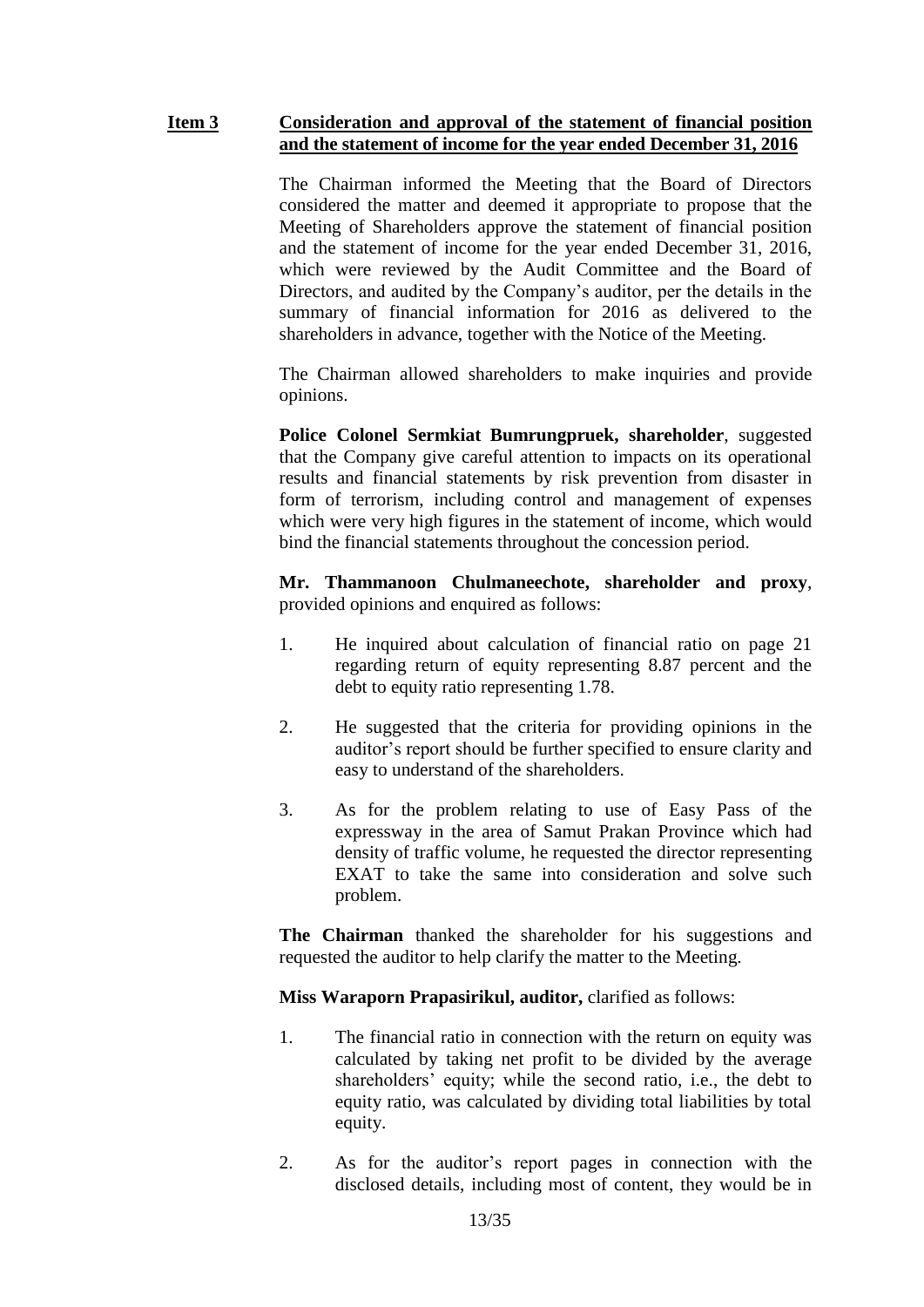accordance with the accounting standards of the Federation of Accounting Professions.

No shareholders further made any inquiries or provided any opinions, the Chairman then requested the Meeting to consider the matter.

**The Company Secretary** stated to the Meeting that this agenda item required approval by a majority vote of the shareholders who attended the Meeting and cast votes.

The Meeting considered and voted on this matter. The Company Secretary informed the Meeting that Mr. Vitoon Tejatussanasoontorn acted as proxy of shareholders for 1,113,824,772 votes, representing 1,109,420,703 favorable votes, 432,769 unfavorable votes, and 3,971,300 abstaining votes.

The Chairman announced the voting results as follows:

Total votes on this item: 9,216,825,680 votes

9,207,258,503 favorable votes, representing 99.9943 percent 523,622 unfavorable votes, representing 0.0056 percent 9,043,555 abstaining votes - None - vote of void voting card

The Meeting resolved, by a majority vote of the shareholders who attended the Meeting and cast votes, to approve the statement of financial position and the statement of income for the year ended December 31, 2016.

#### **Item 4 Consideration and approval of the appropriation of profit and the dividend payment**

The Chairman requested Mrs. Payao Marittanaporn, Managing Director, to clarify the details of this matter to the Meeting.

**Mrs. Payao Marittanaporn, Managing Director**, clarified to the Meeting that the Company's net profit under the separate financial statement for 2016 amounted to Baht 2,562,914,187, without any accumulated loss, the Company could therefore consider making dividend payment to the shareholders pursuant to Article 36 of the Articles of Association which prohibits the dividend payment from any money other than profit, and also prohibits the dividend payment should the Company still have accumulated loss, whereby dividends shall be equally distributed according to the number of shares and subject to the approval of the shareholders' meeting.

Furthermore, according to Article 37 of the Articles of Association, the Company must appropriate to a reserve fund, from the annual net profit at least five percent of the annual net profit less the total accumulated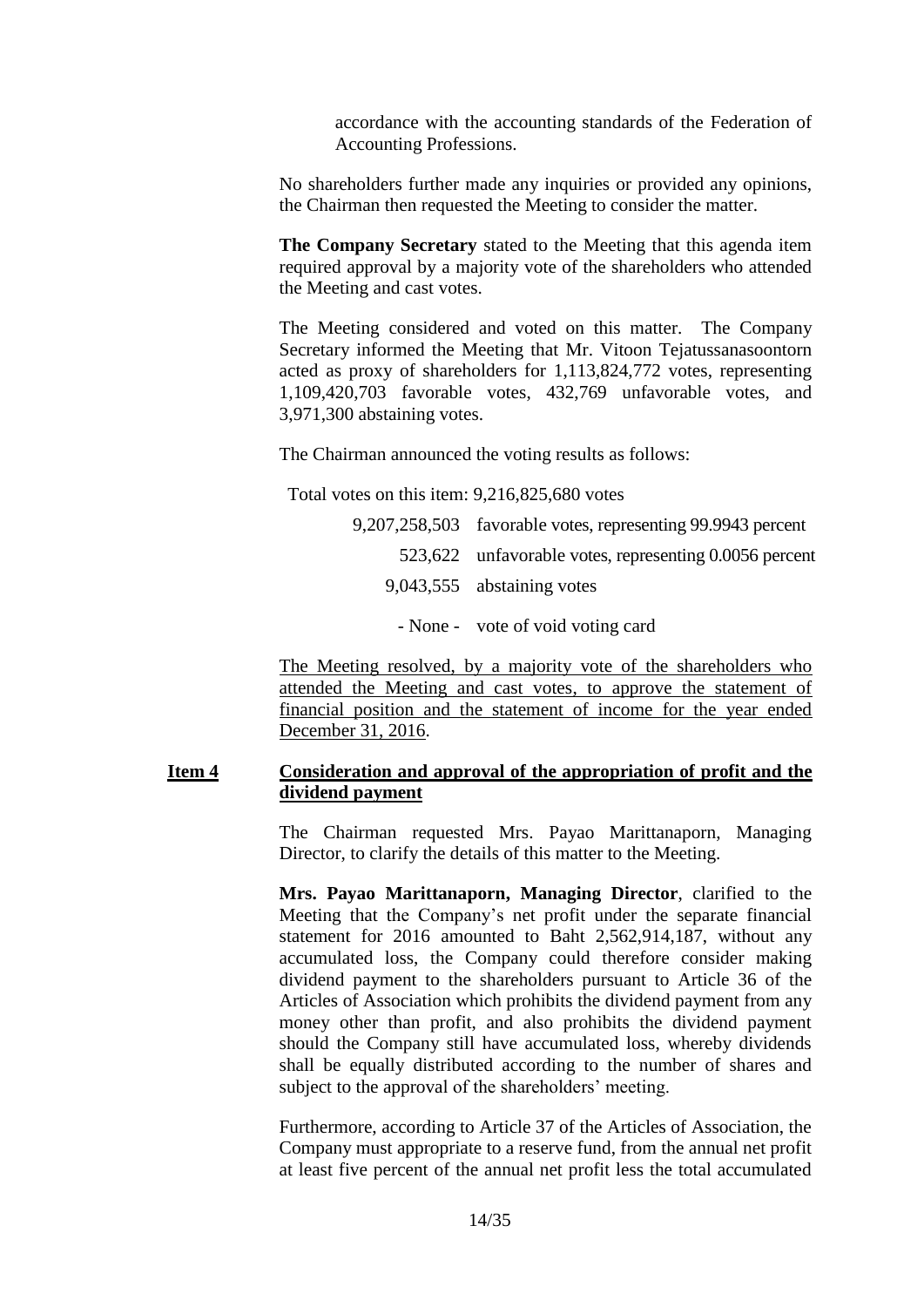loss brought forward (if any) until the reserve fund reaches an amount not less than 10 percent of its registered capital. The Company appropriated the profit as reserve fund in 2016 in the amount of Baht 128.2 Million.

The details of the unappropriated retained earnings under the separate financial statements were shown on page 25, clause 3, Attachment 4 to the Notice of the Meeting.

The Board of Directors' Meeting No. 1/2017 on February 22, 2017 considered the matter and was of the opinion that in 2016, the Company's net profit under the separate financial statements amounted to Baht 2,562,914,187, and then deemed it appropriate to propose that the 2017 Annual Ordinary General Meeting of Shareholders approve the appropriation of profit as legal reserve for 2016 in the amount of Baht 128.2 Million and the dividend payment for the second half of 2016 at the rate of Baht 0.06 per share in the amount of Baht 917.10 Million. Therefore, the total interim dividend payment for the first half of 2016 at the rate of Baht 0.05 per share, the dividend for 2016 was at the rate of Baht 0.11 per share, totaling Baht 1,681.35 Million.

In this regard, the record date for the right to receive dividend payment was Friday, April 21, 2017; the list of shareholders must be collected by closing the share register book for suspension of share transfer on Monday, April 24, 2017 (with XD sign posted on Wednesday, April 19, 2017); and the dividend for the second half of 2016 must be paid on Thursday, May 4, 2017 should the Meeting of Shareholders approve the dividend payment.

The Chairman allowed shareholders to make inquiries and provide opinions.

**Police Colonel Sermkiat Bumrungpruek, shareholder**, provided opinions about reference to Sections 115 and 116, the law on Public Limited Company Act which was the material essence in approval of the appropriation of profit and dividend payment that they had to be specified in this agenda item.

**Mr. Theppachol Kosol, legal advisor**, clarified that the Company's operations complied with the Company's legitimate Articles of Association.

**Mr. Thammanoon Chulmaneechote, shareholder and proxy**, provided an opinion that the Company did not have a financial problem and then why the Company had to schedule the dividend payment in May 2017 and the Company should make such payment within seven days from the date of the shareholders' approval.

**Mrs. Payao Marittanaporn, Managing Director**, clarified that the Company was listed on the Stock Exchange, there were two book closing methods for dividend payment, i.e., the first method: closing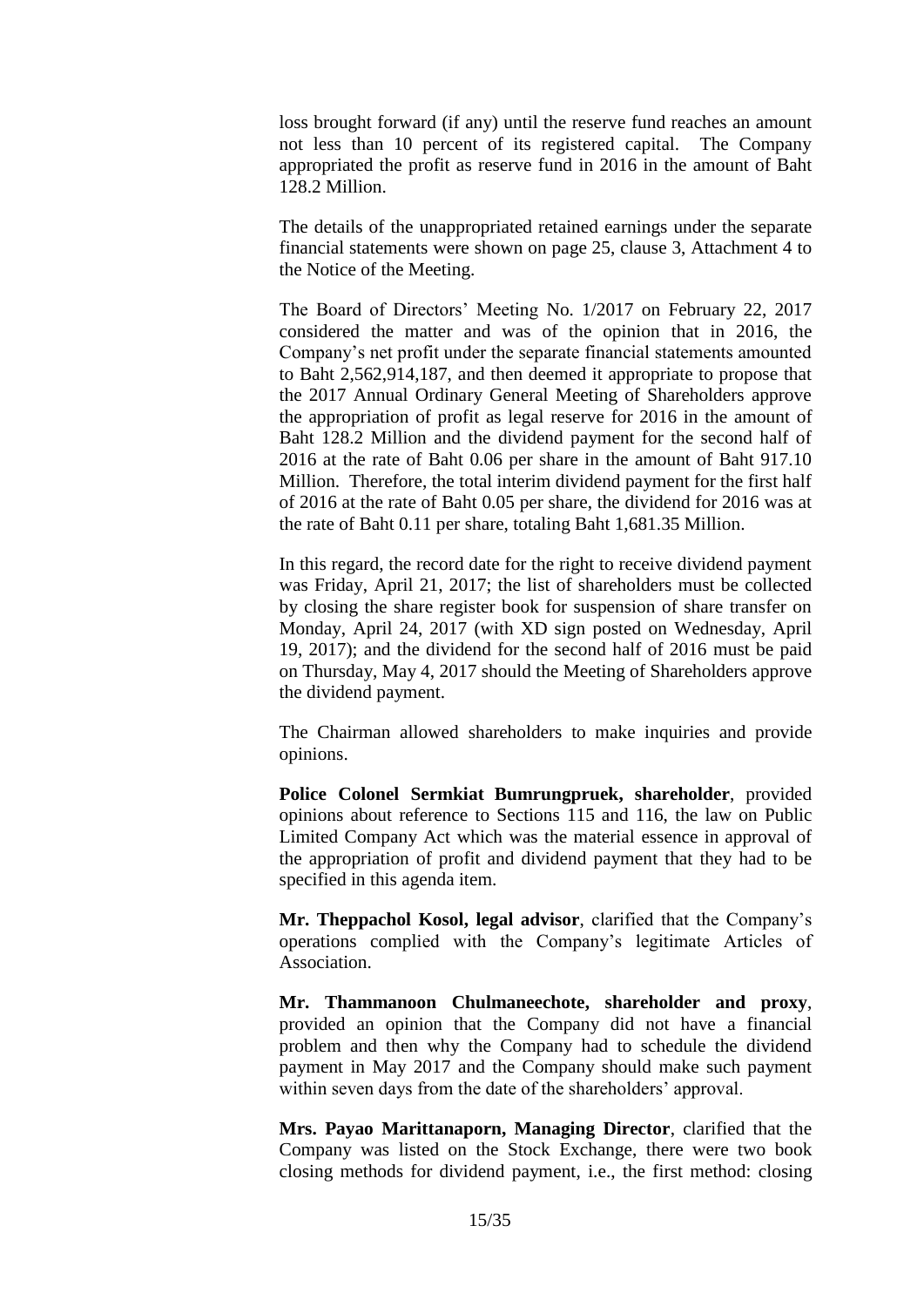the share register book for the right to receive dividend payment (XD) and that for the right to attend the Ordinary General Meeting of Shareholders (XM) on the same date. According to such method, on the date of the Meeting of Shareholders, the register book for the right to receive dividend was already closed; and when the Meeting finished, Thailand Securities Depository might be able to make the dividend payment within seven days as notified by the shareholders. However, pursuant to the Principles of Good Corporate Governance for Listed Companies under the practices of the Stock Exchange and the Securities Exchange Commission, the register book was advised to be closed for the right to attend the Meeting of Shareholders (XM) first so that the shareholders attended the Meeting to acknowledge the principles and reasons prior to consideration and approval. Should the Meeting resolve to approve the dividend payment as proposed, the register book was later scheduled to be closed for the right to receive dividend (XD) after the date of the Ordinary General Meeting of Shareholders. On the second closing date of the register book to receive dividend, there would have a period of time under the rules of the Stock Exchange and in scheduling the date of dividend payment to the shareholders, it must be in compliance with the regulations of Thailand Securities Depository in its capacity as registrar. From this, Thailand Securities Depository had to take some time to make such arrangements in accordance with the applicable rules and regulation. It was not related to the efficiency or effectiveness of the Company.

**Mr. Supoj Ouachailertkul, shareholder**, provided an opinion about the scheduling of closing date of the register book to received dividend on the same date as the closing date of the register book to attend the Meeting that in the past, it caused seriously damage since should the shareholders not approve the dividend payment, all things which were already prepared would have to be suspended accordingly. In practice, the Company's scheduling of different closing dates of the register book for XM and XD was proper in compliance with the good corporate governance principles.

**Mr. Anan Phatraphibul, proxy**, inquired how the future tendency in dividend payment was, namely, in 2016, the Company's dividend paid at the rate of approximately Baht 0.11 per share was from cash flow and operating profit; and during the next 3-5 years, whether dividend payment would be likely to increase the rate of the dividend payment, which might be from an increase in profit or revenue from the rail business or administrative cost which might reduce.

**Mrs. Payao Marittanaporn, Managing Director**, clarified that when the Company had profit, the Company had two methods in managing the profit: the first method, when the Company had profit, the Company used all of the profit to pay dividend to the shareholders and should the Company wish to invest, the Company would increase capital; and the second method, when the Company had profit, the Company would partially pay to the shareholders and partially reserve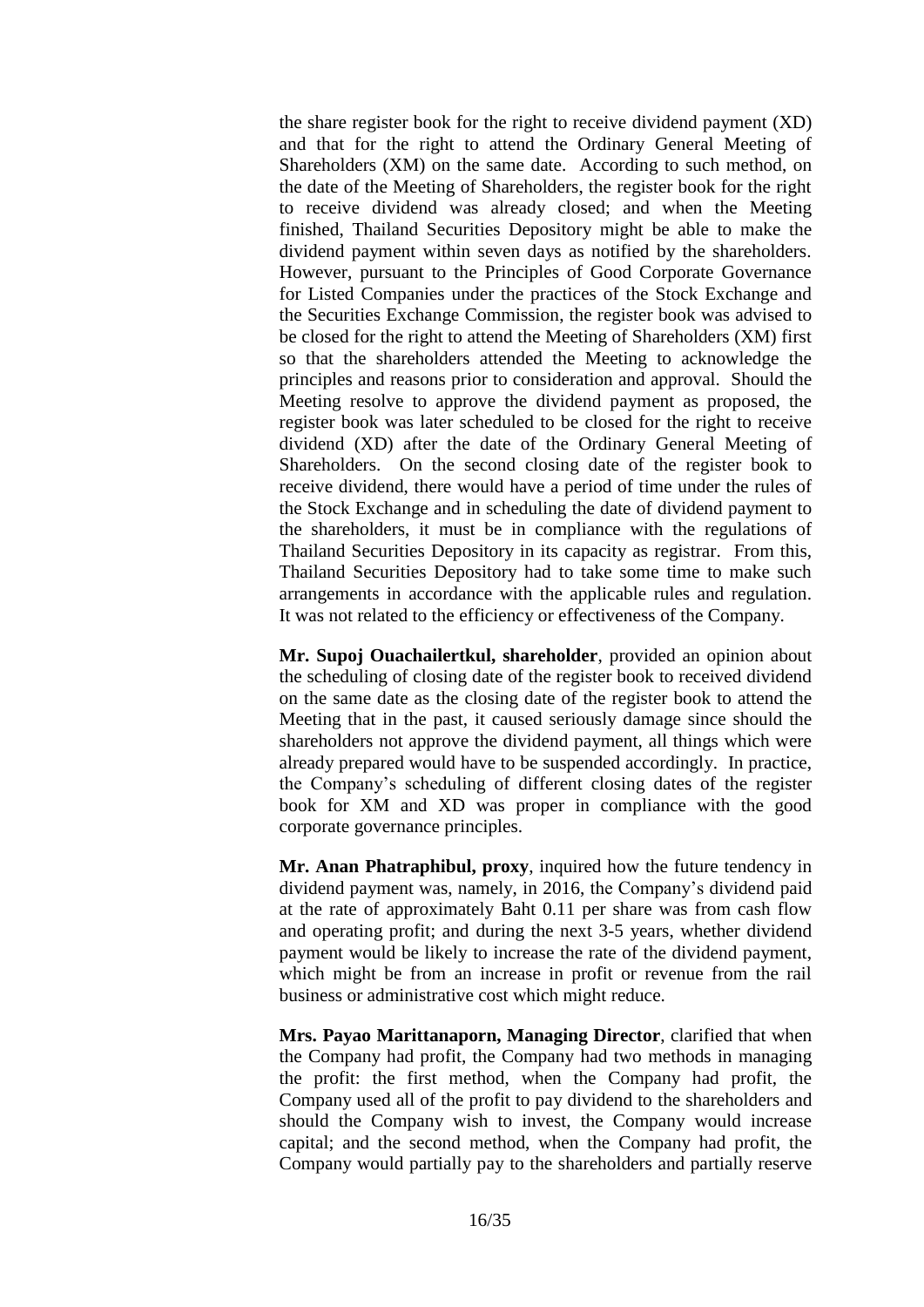for investment in its business expansion. At this point, the Company preferred the second method and the Company would continue to do so. The Company believed that upon the business expansion and construction completion, the Company's profit would be high and dividend would increase accordingly. Moreover, the Company still had chances from newly opened projects, namely, the MRT Purple Line and the Si Rat - Outer Ring Road Expressway.

**Mr. Somchai Charungthanakij, shareholder**, inquired about investment in the Xayaburi Project whether or not the Company's investment was approximately 7 percent and whether or not it would affect the dividend payment, and if so, how?, and whether or not the Company continued to maintain the investment.

**Mr. Plew Trivisvavet, Chairman of the Executive Board**, clarified that the Company invested in Xayaburi Power Company Limited representing its shareholding of 7.5 percent of the registered capital. As for the construction of the Xayaburi Project, it was as planned; it could be completed according to schedule. Additionally, it was highly possible to commence generation of electricity from the end of 2018 and generate electricity more in 2019. In respect of revenue, it was expected that it would be approximately Baht 15,000 Million per year. It was a good project which would be able to make good returns for the Company as investor.

**Mr. Narit Sukloet, shareholder**, inquired whether or not the Si Rat Expressway Concession Agreement which would end in 2020 would have an impact on dividend payment; how the operational results would be; how negotiation would be; and whether possible impacts would be high or low?

**Mrs. Payao Marittanaporn, Managing Director**, clarified that pursuant to the Act on Private Participation in State Undertaking B.E. 2535 (1992), the agencies which owned the concession projects were required to set out business operating guidelines after the end of the joint venture agreement for submission to the immediate ministries in charge at least 5 years before the joint venture agreement would end. There were three forms for comparison, namely:

- 1. The existing concessionaire was required to continue operations.
- 2. New concessionaire was required to operate.
- 3. The agency owing the concession project would operate by itself.

The Company already sent letters to EXAT over the past five years prior to the expiry. As for developments, EXAT currently engaged an advisor and the advisor met with the Company two weeks ago to inquire about information. After EXAT's advisor completed study, it would provide suggestions to EXAT, which were the government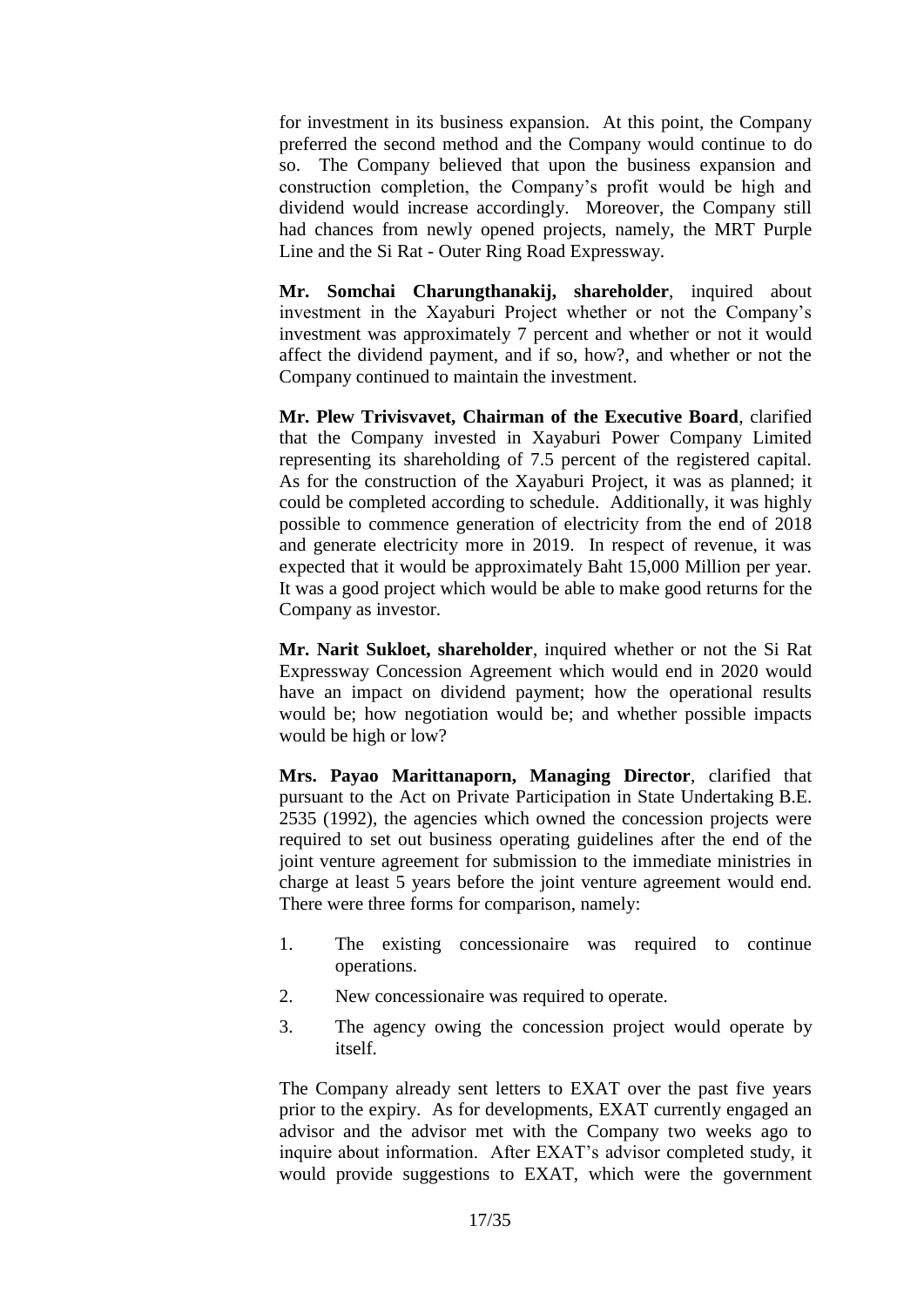sector's operations. On the part of the Company, the Company prepared the long-term action plan by investment in new concession project, namely, the Si Rat - Outer Ring Road Expressway, since 2011 - 2012, and it was opened for service in August 2016 on schedule. At this point, it was deemed that the Company was already well-prepared. Regarding the existing concessions which were under negotiation, the Company was certain that it would be in accordance with the government sector's process anyway and the Company deliberately monitored the same.

No shareholders further made any inquiries or provided any opinions, the Chairman then requested the Meeting to consider the matter.

**The Company Secretary** stated to the Meeting that this agenda item required approval by a majority vote of the shareholders who attended the Meeting and cast votes.

The Meeting considered and voted on this matter. The Company Secretary informed the Meeting that Mr. Vitoon Tejatussanasoontorn acted as proxy of shareholders for 1,113,824,772 votes, representing 1,109,420,703 favorable votes, 432,769 unfavorable votes, and 3,971,300 abstaining votes.

The Chairman announced the voting results as follows:

Total votes on this item 9,217,044,317 votes

9,211,784,074 favorable votes, representing 99.9929 percent

- 645,196 unfavorable votes, representing 0.0070 percent
- 4,615,047 abstaining votes
	- None vote of void voting card

The Meeting resolved, by a majority vote of the shareholders who attended the Meeting and cast votes, to approve the appropriation of profit and the dividend payment, by making the dividend payment for the second half period of 2016 at the rate of Baht 0.06 per share, amounting to Baht 917,100,000, per the details of the dividend payment as follows:

- 1. Such dividend payment was made out of the Company's profit subject to corporate income tax representing 23 percent at the rate of Baht 0.01 per share, totaling Baht 152,850,000, whereby individual shareholders were entitled to tax credit in an amount equivalent to the dividend multiplied by twenty-three and divided by seventy-seven.
- 2. Such dividend payment was made out of the Company's profit subject to corporate income tax representing 20 percent at the rate of Baht 0.05 per share, totaling Baht 764,250,000, whereby individual shareholders were entitled to tax credit in an amount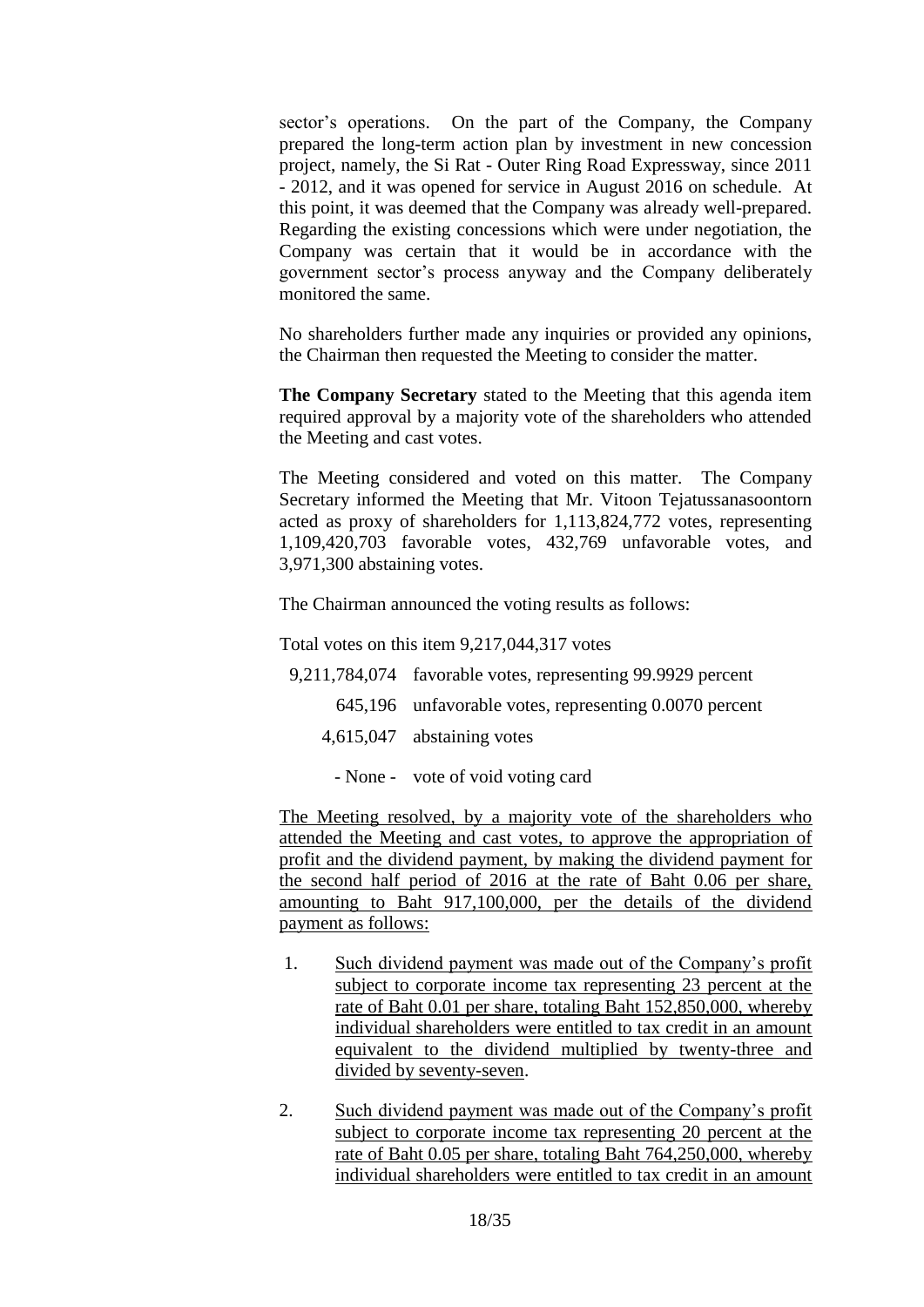equivalent to the dividend multiplied by twenty and divided by eighty.

In this regard, the record date for the right to receive dividend payment for the second half period of 2016 was Friday, April 21, 2017; and the list of shareholders must be collected by closing the share register book for suspension of share transfer on Monday, April 24, 2017 (with XD sign posted on Wednesday, April 19, 2017); and the dividend for the second half period of 2016 must be paid on Thursday, May 4, 2017.

# **Item 5 Consideration of the nomination of candidates for appointment as directors to replace those due to retire by rotation in the 2017 Annual Ordinary General Meeting of Shareholders**

The Chairman informed the Meeting that prior to proceeding with this agenda item, directors due to retire by rotation in this Meeting of Shareholders were excused from the Meeting until completion of the consideration of this agenda item, as they were interested persons.

The Chairman added that the Company was given a letter of resignation from directorship by Mr. Theeraphan Tachasirinugune, director representing the Mass Rapid Transit Authority of Thailand (MRTA), who was due to retire in this Meeting. As the resigned director was a director representing the MRTA, according to the conditions of the Concession Agreement, the MRTA was required to inform its new representative and the Nomination and Remuneration Committee was required to consider his/her qualifications, the Company would then nominate such person for appointment in the following Meeting of Shareholders. Therefore, in this agenda item, there would be only five directors to be nominated for the shareholders' consideration and appointment to return to their offices as directors.

**The Chairman** requested Gen. Chetta Thanajaro, Chairman of the Nomination and Remuneration Committee, to clarify this matter to the Meeting.

**Gen. Chetta Thanajaro, Chairman of the Nomination and Remuneration Committee**, clarified that Article 14 of the Articles of Association stipulated that at every annual general meeting, one-third of the number of directors must vacate their offices. The directors to retire during the first and second years following the registration of the company shall be drawn by lots, whereby the directors who have been in office for the longest term shall retire and may be re-elected.

In this 2017 Annual Ordinary General Meeting of Shareholders, there were five directors due to retire by rotation, namely, Mr. Plew Trivisvavet, Mr. Supong Chayutsahakij, Mr. Phongsarit Tantisuvanitchkul, Dr. Sombat Kitjalaksana, and Mrs. Payao Marittanaporn.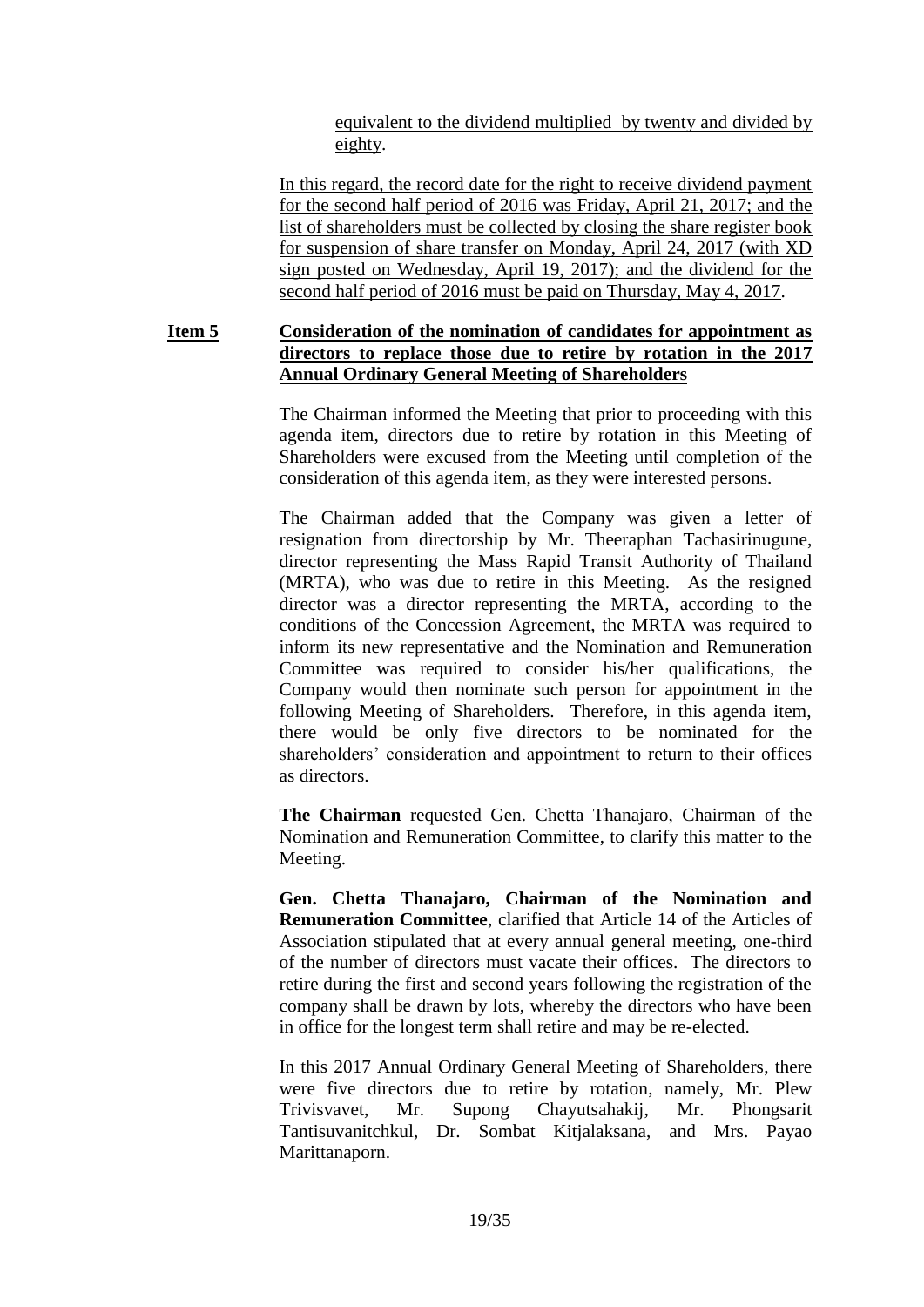As the Company allowed the shareholders to nominate persons for appointment as directors in advance during October to December 2016, no shareholder nominated any person for consideration.

The Nomination and Remuneration Committee's Meeting No. 1/2017 on February 22, 2017, excluding directors due to retire by rotation, namely, Mr. Plew Trivisvavet and Mr. Supong Chayutsahakij, considered and deemed it appropriate to propose that the Board of Directors' Meeting consider proposing the same to the 2017 Annual Ordinary General Meeting of Shareholders to consider appointing such directors who were due to retire by rotation to return to their offices as directors for another term.

This was because they had knowledge, capability and experience beneficial to the Company's business operations, performed the duties as directors with due care, integrity and full time contribution for the Company, played active role in laying down various policies on the Company's business operations, as well as providing opinions and suggestions valuable to management. The profiles of such directors were available on pages 29 - 39 of the Notice of the Meeting.

**The Chairman** added that the Board of Directors' Meeting No. 1/2017 which was held on February 22, 2017, except those nominated directors, considered the matter and deemed it appropriate to propose that the 2017 Annual Ordinary General Meeting of Shareholders re-elect the aforesaid five directors to return to their offices as directors for another term.

The Chairman allowed shareholders to make inquiries and provide opinions.

#### **Mr. Thammanoon Chulmaneechote, shareholder and proxy**, commented that:

- 1. Profiles of nominated persons to be re-elected as directors for another term should be added, according to the Listed Company Directors' Handbook issued by the Securities Exchange Commission in 2005, Clause 3.2.1, the Company was required to specify the performance or useful contribution of such directors made to the Company in the previous year, in which case, it should be specified in the following Meeting of Shareholders to make it more perfect;
- 2. Proposals or restrictions on nominating persons for appointment as directors were relatively high, for instance, the minimum number of shares was required to enable the shareholders to nominate persons, therefore, there was no shareholder nominating any persons for appointment as directors. Nevertheless, it was good that the Company granted such opportunity for nomination, but should the Company open more widely for the nomination, there would surely be shareholders nominating persons, from which the Company would get new ideas, and the Company might not choose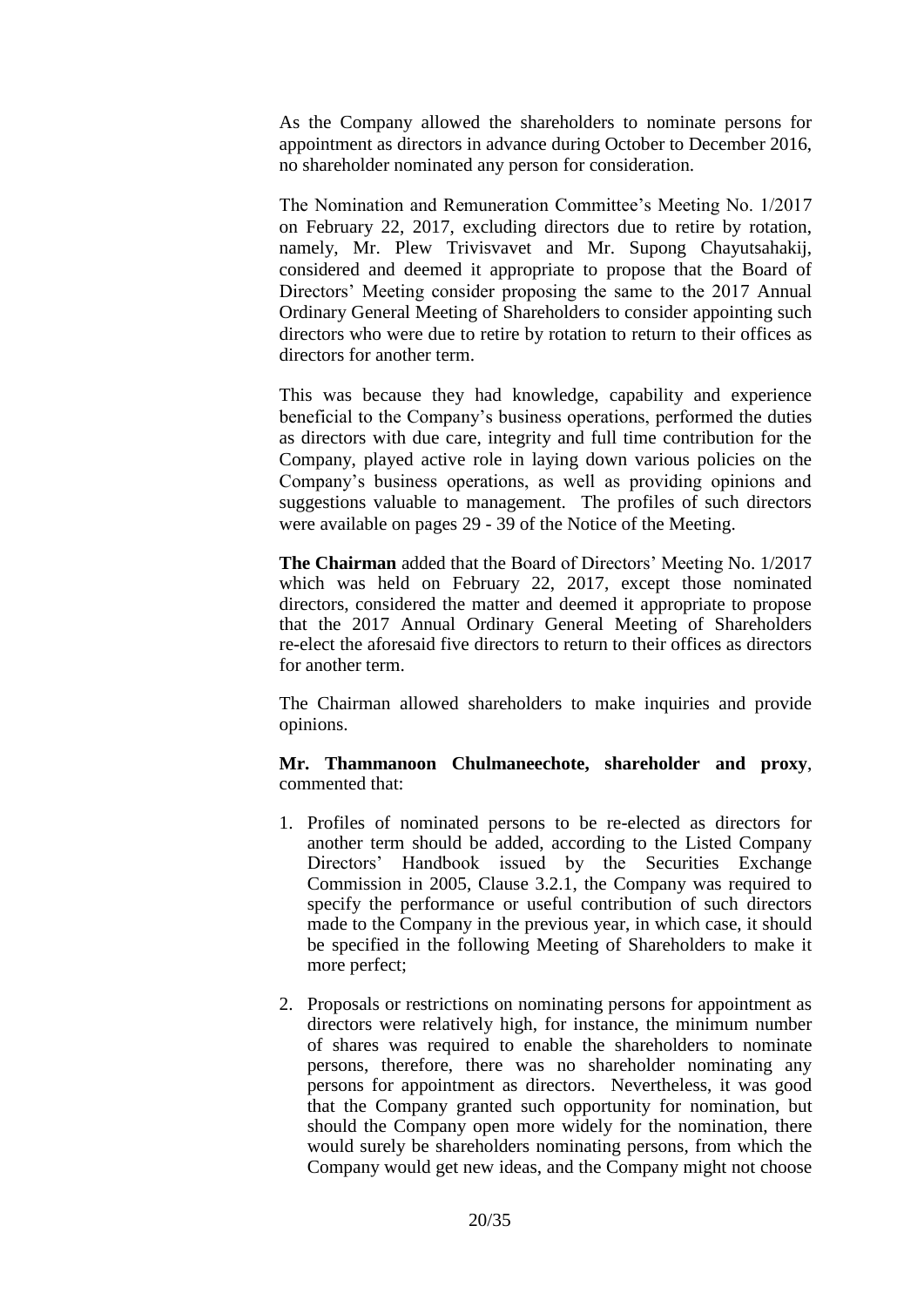such nominated persons, but only opening up the opportunity was good.

**The Chairman** clarified that in the nomination of persons for appointment as directors, the Company had no restriction on minimum number of shares as mentioned by the shareholder.

No shareholders further made any inquiries or provided any opinions, the Chairman then requested the Meeting to consider and vote for election of the five directors on an individual basis in accordance with the good corporate governance principles.

Firstly, the Meeting was requested to consider and vote for re-election of Mr. Plew Trivisvavet as director for another term.

**The Company Secretary** stated to the Meeting that this agenda item would require approval by a majority vote of the shareholders who attended the Meeting and cast votes. In the interest of transparency in the vote counting which could be subsequently rechecked for this agenda item, for shareholders who attended the Meeting in person, the Company would collect the voting cards from the shareholders who attended the Meeting in person for the purpose of vote counting in accordance with the Securities Exchange Commission practice; and for shareholders who had authorized their proxies, the Company would check the vote counting as indicated in the proxy forms.

The Meeting considered and voted on this matter. The Company Secretary informed the Meeting that Mr. Vitoon Tejatussanasoontorn acted as proxy of shareholders for 1,113,824,772 votes, with voting results as follows:

|    |                                     | favorable<br>votes | unfavorable<br>votes | abstaining<br>votes |
|----|-------------------------------------|--------------------|----------------------|---------------------|
|    | Mr. Plew<br>Trivisvavet             | 803, 865, 242      | 305,988,230          | 3,971,300           |
| 2. | Mr. Supong<br>Chayutsahakij         | 803, 865, 242      | 305,988,230          | 3,971,300           |
| 3. | Mr. Phongsarit<br>Tantisuvanitchkul | 527,259,976        | 582,592,796          | 3,972,000           |
|    | 4. Dr. Sombat<br>Kitjalaksana       | 527,260,676        | 582,592,796          | 3,971,300           |
| 5. | Mrs. Payao<br>Marittanaporn         | 1,062,191,371      | 47,661,401           | 3,972,000           |

The Chairman announced the voting results on an individual basis as follows: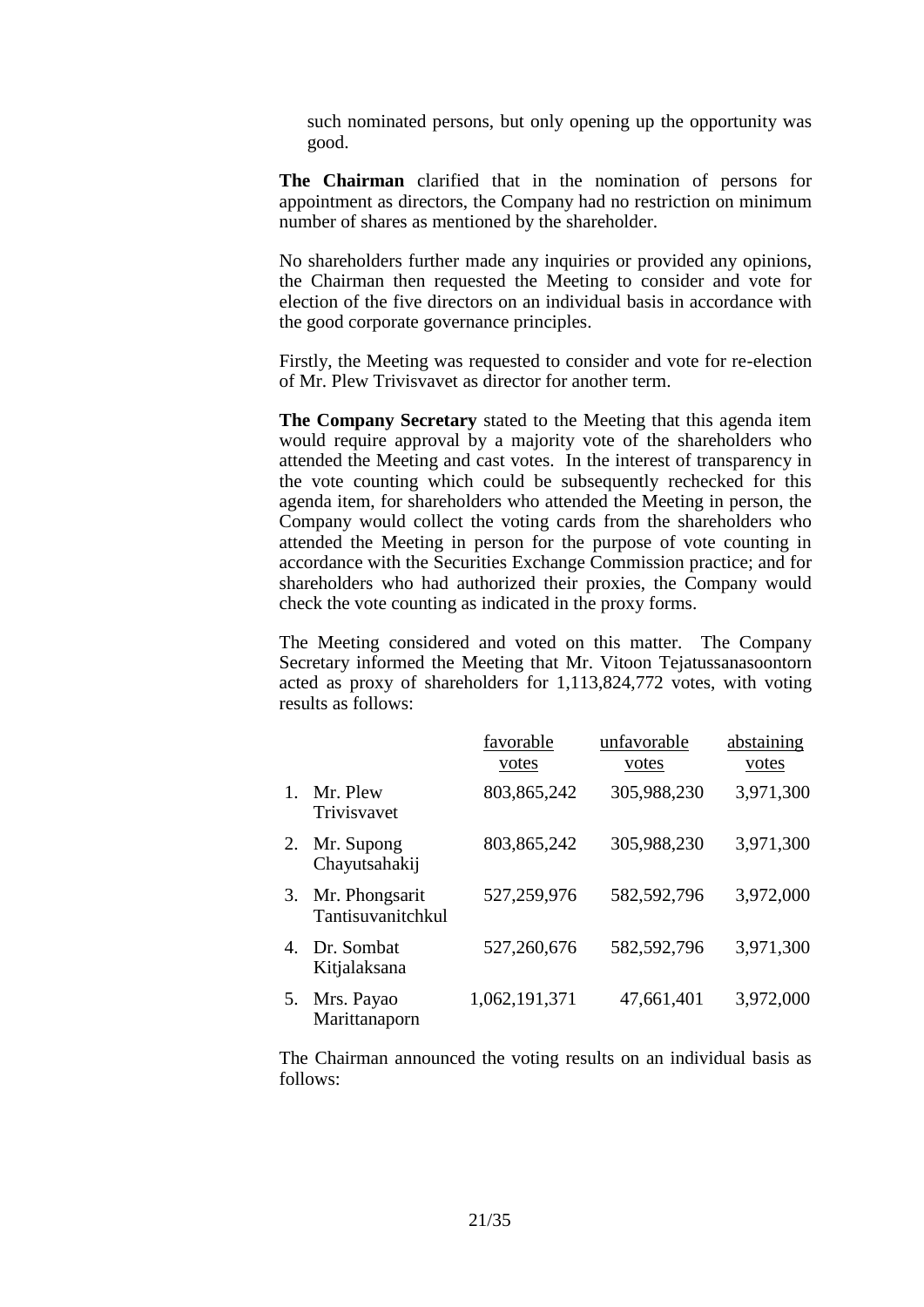1. Mr. Plew Trivisvavet

Total votes on this item: 9,219,657,416 votes

8,579,390,344 favorable votes, representing 93.1058 percent

- 635,271,009 unfavorable votes, representing 6.8941 percent
	- 4,996,063 abstaining votes
		- None vote of void voting card
- 2. Mr. Supong Chayutsahakij

Total votes on this item: 9,219,657,416 votes

- 8,577,900,957 favorable votes, representing 93.1009 percent 635,651,113 unfavorable votes, representing 6.8990 percent 6,105,346 abstaining votes
	- None vote of void voting card
- 3. Mr. Phongsarit Tantisuvanitchkul

Total votes on this item: 9,219,657,416 votes

- 8,284,722,346 favorable votes, representing 89.9146 percent
	- 929,265,424 unfavorable votes, representing 10.0853 percent
		- 5,669,646 abstaining votes
			- None vote of void voting card

#### 4. Dr. Sombat Kitjalaksana

Total votes on this item: 9,219,657,416 votes

- 8,268,129,714 favorable votes, representing 89.7317 percent
- 946,140,733 unfavorable votes, representing 10.2682 percent
	- 5,386,969 abstaining votes
		- None vote of void voting card
- 5. Mrs. Payao Marittanaporn

Total votes on this item: 9,219,657,416 votes

8,991,779,968 favorable votes, representing 97.5923 percent 221,833,279 unfavorable votes, representing 2.4076 percent 6,044,169 abstaining votes - None - vote of void voting card

The Chairman thanked the Meeting for such confidence and resolution for approval of all five directors to return to their offices for another term.

The Chairman then invited such five directors to return to the Meeting.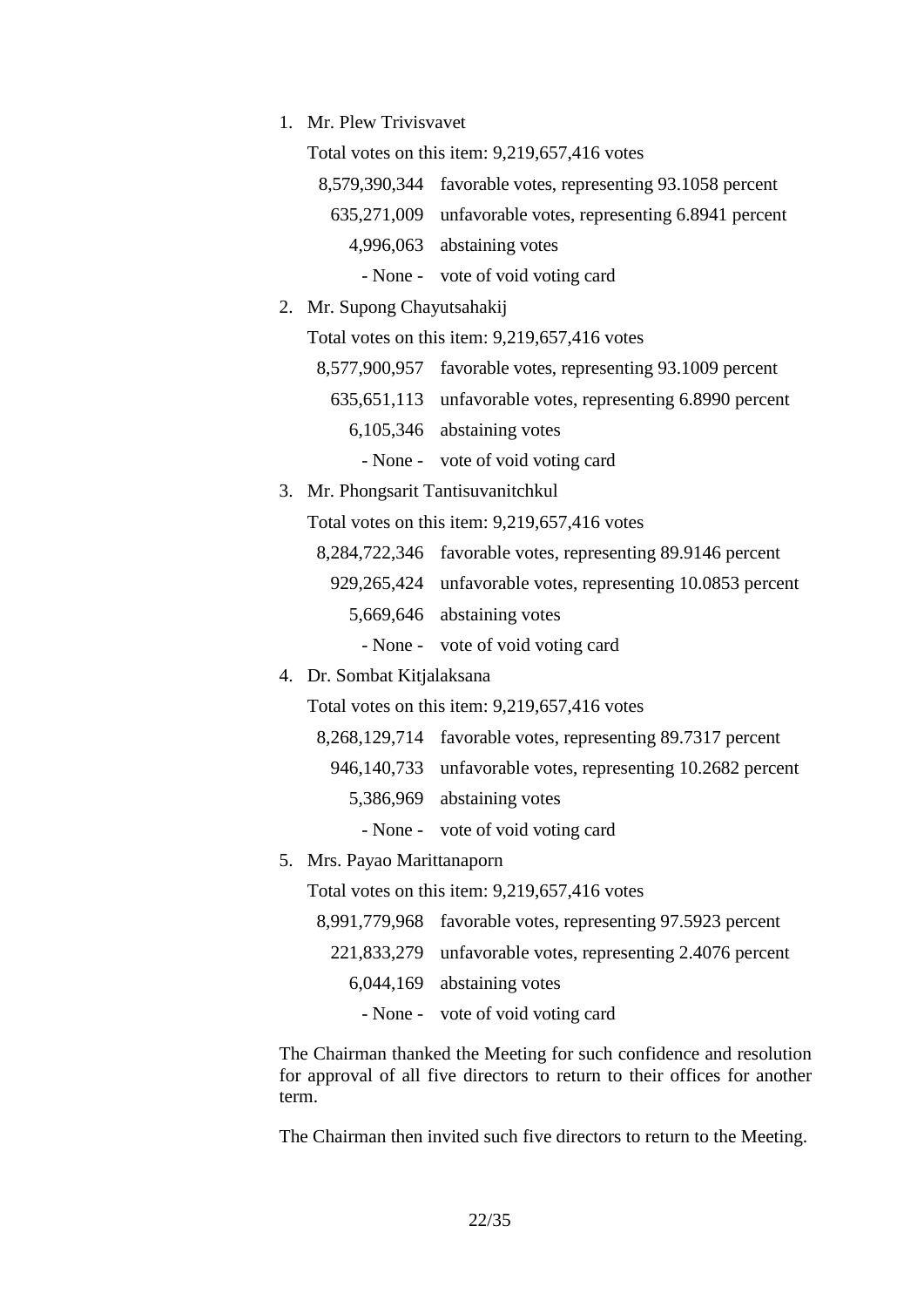The Meeting resolved, by a majority vote of the shareholders who attended the Meeting and cast votes on an individual basis, to approve the appointment of Mr. Plew Trivisvavet, Mr. Supong Chayutsahakij, Mr. Phongsarit Tantisuvanitchkul, Dr. Sombat Kitjalaksana, and Mrs. Payao Marittanaporn, the directors who were due to retire by rotation, to return to their offices for another term.

#### **Item 6 Consideration of the determination of remuneration for directors**

The Chairman requested Gen. Chetta Thanajaro, Chairman of the Nomination and Remuneration Committee, to clarify this matter to the Meeting.

**Gen. Chetta Thanajaro, Chairman of the Nomination and Remuneration Committee**, clarified that Article 15 of the Articles of Association stipulates that directors have the right to receive remuneration from the Company in the form of honorarium, meeting allowances, consideration, bonus or other benefits in other forms, in accordance with the Articles of Association or with the approval of the shareholders in the shareholders' meeting, which may be a fixed amount or in accordance with the rules and may be periodically fixed or permanently fixed until changed. Directors may receive per diem, welfares and expense reimbursement according to the Company's regulations.

The Company has considered proper remuneration for directors based on four clauses of the criteria for consideration of remuneration for directors as follows:

- 1. Remuneration shall be appropriate for and in line with the scope of duties and responsibilities of each director, e.g., as Chairman of the Board of Directors, chairman of each subcommittee and member of the Executive Board, the Audit Committee, the Nomination and Remuneration Committee and the Corporate Governance and Risk Management Committee, who shall receive additional remuneration for such position.
- 2. Remuneration shall be sufficient at the same level as that in similar industry to attract and retain knowledgeable and qualified directors to perform duties for the Company.
- 3. The elements of remuneration are clear, transparent and easy to understand.
- 4. The remuneration shall be considered by the Nomination and Remuneration Committee.

In the previous year, the 2016 Annual Ordinary General Meeting of Shareholders resolved to approve the remuneration for directors comprising bonus for directors for 2015 in the amount not exceeding Baht 19.25 Million, and remuneration for directors for 2016 in the amount not exceeding Baht 18 Million.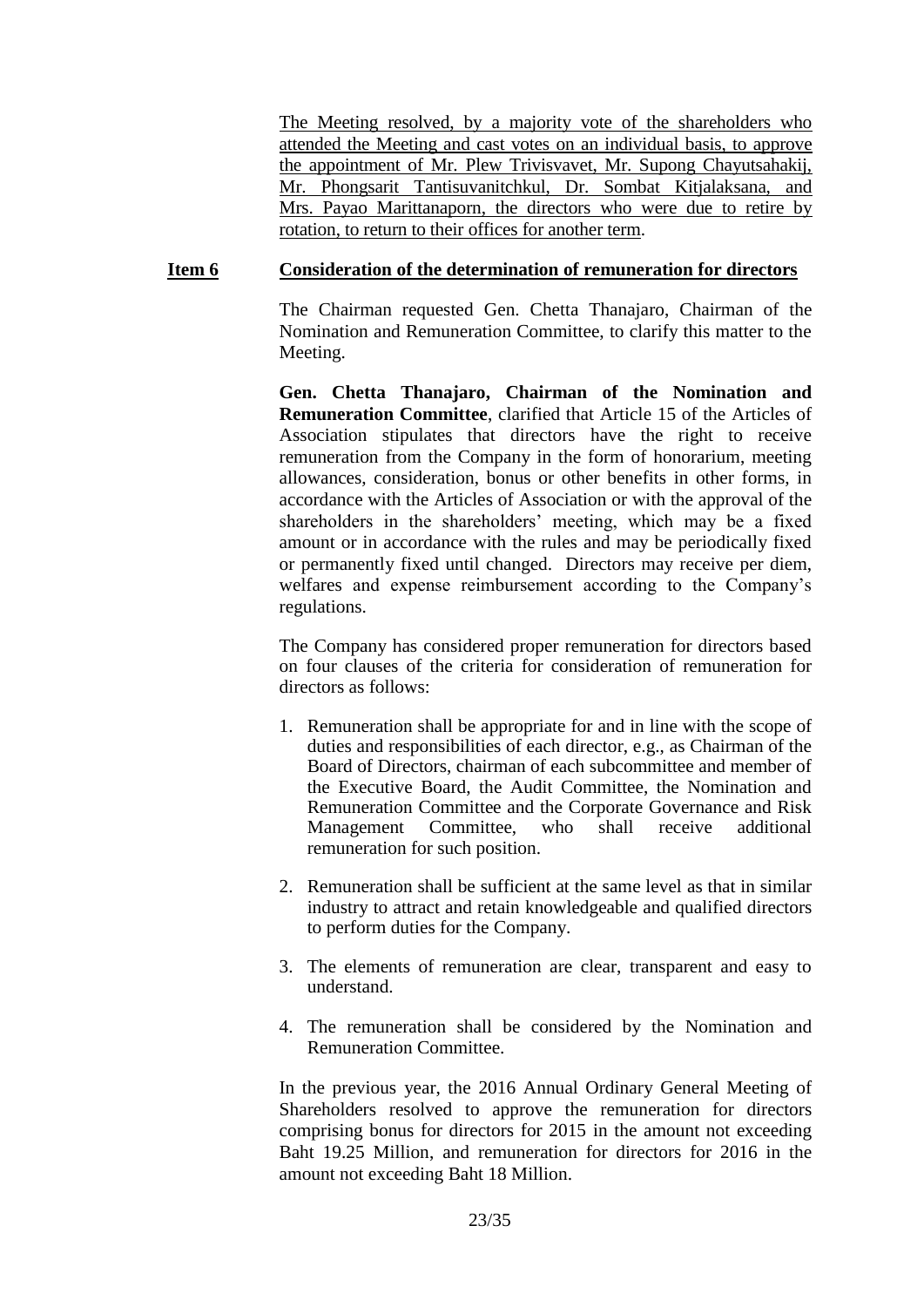As for remuneration for directors for 2017, the Nomination and Remuneration Committee's Meeting considered and deemed it appropriate to propose that the Board of Directors' Meeting consider proposing the same to the 2017 Annual Ordinary General Meeting of Shareholders to consider determining remuneration for directors, as follows:

- 1. Bonus for directors for 2016 equivalent to that of 2015 in the amount not exceeding Baht 19.25 Million, whereby the Chairman of the Board of Directors shall allocate such amount based on the scope of duties and responsibilities of each director;
- 2. Remuneration for directors for 2017 equivalent to that of the previous year in the amount not exceeding Baht 18 Million.

The details were prescribed on pages 40 - 41 of the Notice of the 2017 Annual Ordinary General Meeting of Shareholders.

**The Chairman** added that the Board of Directors considered and deemed it appropriate to propose this matter to the 2017 Annual Ordinary General Meeting of Shareholders for approval of the remuneration for directors as proposed by the Nomination and Remuneration Committee.

The Chairman allowed shareholders to make inquiries and provide opinions.

**Mr. Chatree Charoennueang, shareholder**, opined that the remuneration and bonus for directors slightly increased as compared to those of the previous year, and was of the view that it was reasonable.

**Mr. Thammanoon Chulmaneechote, shareholder and proxy**, inquired the Nomination and Remuneration Committee, as follows:

- 1. Which criteria did the Nomination and Remuneration Committee use in the consideration for comparison of remuneration in the same industry?;
- 2. In assigning the Chairman of the Board of Directors to allocate the bonus of directors for 2016 based on scope of duties and responsibilities of each director to ensure transparency and in accordance with the provisions of the laws, as well as the corporate governance principles, the Company should clarify the details on such allocation to ensure clarity;
- 3. As to the different amounts of remuneration for directors and chairmen, what were the criteria used for consideration and determination of remuneration?

**Mr. Vitoon Tejatussanasoontorn, Nomination and Remuneration Committee Member**, clarified that the remuneration structure of the Board of Directors was normally divided into two parts, namely, one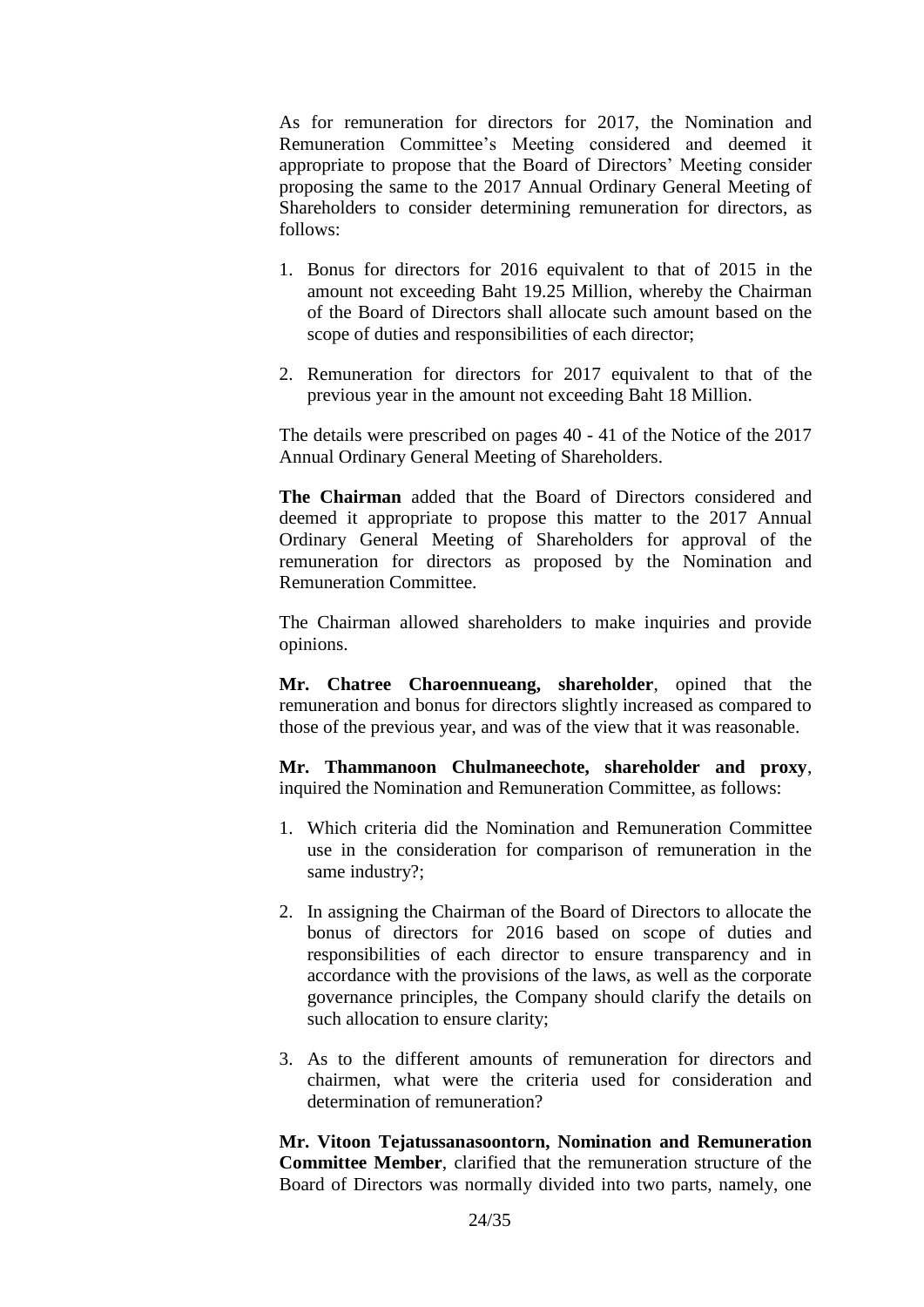part was bonus for directors and the other part was remuneration for directors. Bonus would depend on the performance of the Board of Directors in the previous year, based on the performance evaluation of the Board of Directors. Remuneration for directors would depend on the scope of duties and responsibilities of each director. Therefore, the remuneration was divided into two parts, i.e., annual remuneration, comprising remuneration for Chairman of the Board of Directors and chairman of each subcommittee, having high level of duties and responsibilities, and meeting allowance which was specified in the same amount every year without any increase. As for the position of the Chairman of the Board of Directors, in the overall subcommittees' meetings, although he did not serve as subcommittee member nor attend the meeting, consideration of various matters of the subcommittees required approval by the Board of Directors, which was responsibility of the Chairman of the Board of Directors. Therefore, overall, the significant position would receive the remuneration at an appropriate level which would be appropriately allocated in line with the allocated structure. The overall revenue and remuneration shall be based on the duties and responsibilities of each position.

**Mr. Thammanoon Chulmaneechote, shareholder and proxy**, additionally opined that the Company should compare remuneration for its directors to Directors' Compensation Survey of Companies listed on the Stock Exchange of Thailand, as prepared by the Thai Institute of Directors Association (IOD), and disclose the same to the shareholders for acknowledgement.

No shareholders further made any inquiries or provided any opinions, the Chairman then requested the Meeting to consider the matter.

**The Company Secretary** stated to the Meeting that this agenda item would require approval by not less than two-thirds of the total number of votes of the shareholders who attended the Meeting.

The Meeting considered and voted on this matter. The Company Secretary informed the Meeting that Mr. Vitoon Tejatussanasoontorn acted as proxy of shareholders for 1,113,824,772 votes, representing 1,108,602,003 favorable votes, 1,122,869 unfavorable votes, and 4,099,900 abstaining votes.

The Chairman announced the voting results as follows:

Total votes on this item: 9,219,672,916 votes

- 9,198,208,301 favorable votes, representing 99.7671 percent
	- 11,361,538 unfavorable votes, representing 0.1232 percent
	- 10,094,077 abstaining votes, representing 0.1094 percent
		- 9,000 votes of void voting cards, representing 0.0000 percent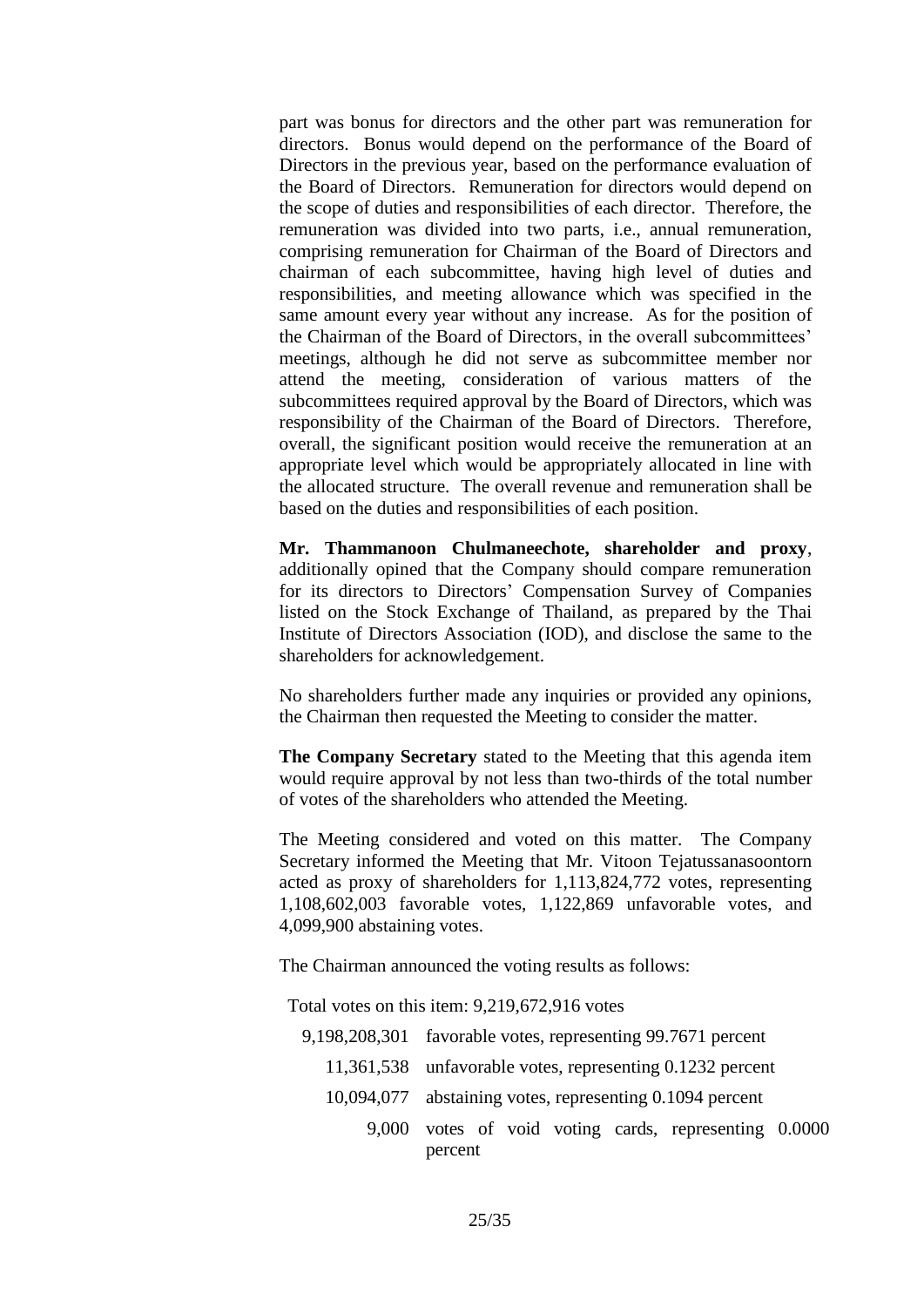The Meeting resolved, by not less than two-thirds of the total number of votes of the shareholders who attended the Meeting, to approve the remuneration for directors as proposed by the Nomination and Remuneration Committee, as follows:

- 1. Bonus for directors for 2016 equivalent to that of 2015 in the amount not exceeding Baht 19.25 Million, whereby the Chairman of the Board of Directors shall allocate such amount based on the scope of duties and responsibilities of each director;
- 2. Remuneration for directors for 2017 equivalent to that of the previous year in the amount not exceeding Baht 18 Million.

#### **Item 7 Consideration of the appointment of auditor and fixing of remuneration**

The Chairman requested Mr. Vitoon Tejatussanasoontorn, Chairman of the Audit Committee, to make clarification on the appointment of auditor and the fixing of remuneration to the Meeting.

**Mr. Vitoon Tejatussanasoontorn, Chairman of the Audit Committee**, clarified that the Audit Committee's Meeting, along with the management, jointly considered the qualifications of the auditor in respect of the reliability, independence, knowledge and experience in audit performance, capacity to provide advice on accounting standards, certification of the financial statements in a timely manner, and appropriateness of remuneration, and resolved to propose this matter to the Board of Directors to consider proposing to the Meeting of Shareholders for appointment of auditor and fixing of remuneration for 2017, as follows:

1) Either of the auditors from EY Office Limited, namely, Miss Waraporn Prapasirikul or Miss Siraporn Ouaanunkun or Miss Watoo Kayankannavee of EY Office Limited be appointed as the Company's auditor for 2017, who shall be authorized to audit and sign for certification of the Company's financial statements for 2017.

The proposed auditors had neither relationship with nor interest in the Company or its subsidiaries, executives, major shareholders or their related persons.

2) Auditing fee be fixed in the amount not exceeding Baht 3,350,000.

The auditing fee increased by Baht 845,000 when compared to that in the previous year, due to the increase in backlog in 2017 resulting from the opening for service of the Si Rat - Outer Ring Road Expressway Project and the MRT Purple Line Project.

However, when compared to the average auditing fees of other listed companies in the same sector, the Company's auditing fee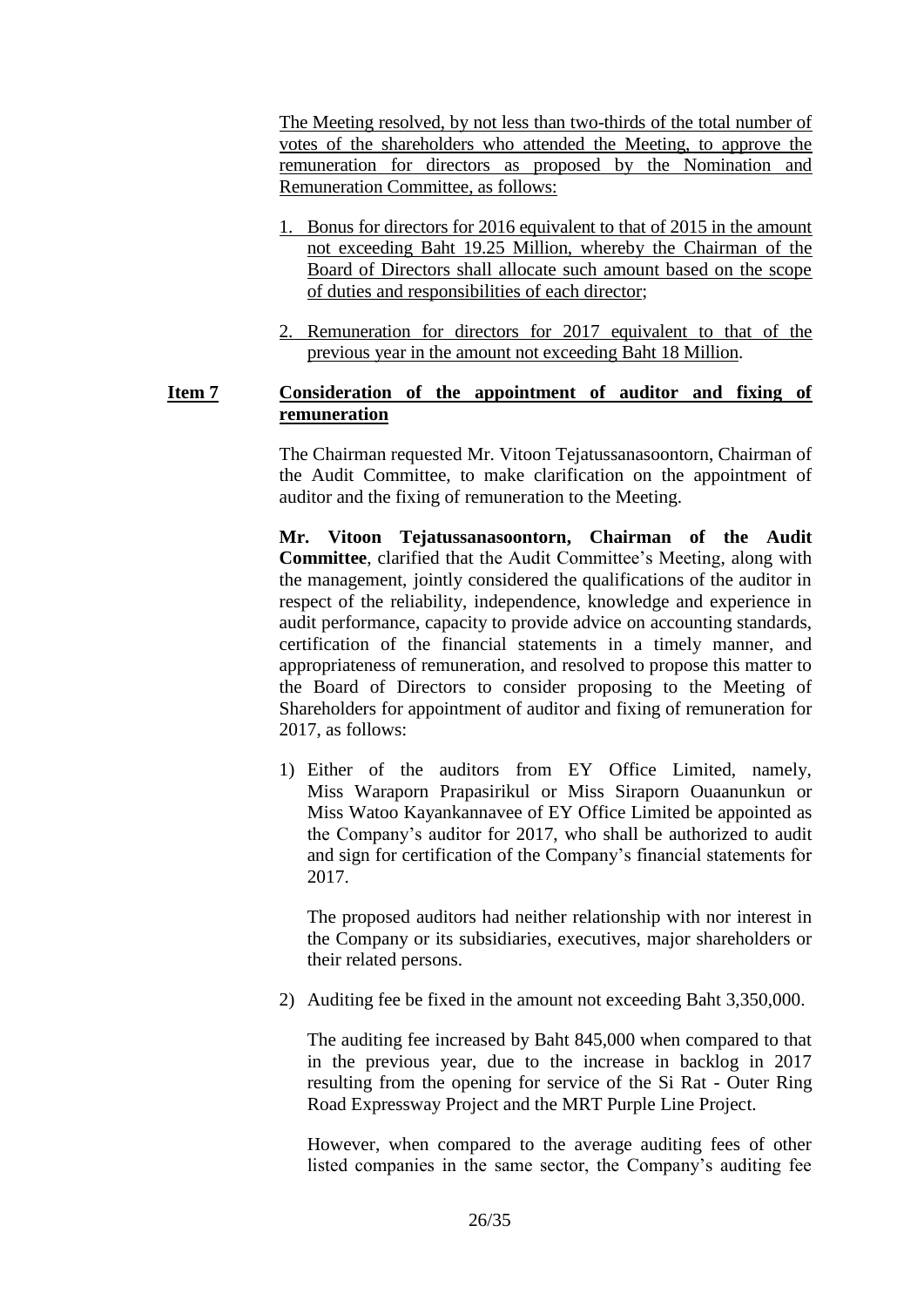was reasonable. The Company coordinated with three other auditing firms of equal repute, namely, PricewaterhouseCoopers ABAS Limited, Deloitte Touche Tohmatsu Jaiyos Co., Ltd., and KPMG Phoomchai Audit Co., Ltd., and all three of them did not submit their auditing proposals.

In the previous accounting year, the Company and its subsidiaries incurred non-audit service fees from EY Office Limited in the amount of Baht 845,000, and from EY Corporate Services Limited in the amount of Baht 200,000, with details as prescribed on pages 42 - 43 of the Notice of the Meeting.

**The Chairman** added that the Board of Directors resolved to propose that the Ordinary General Meeting of Shareholders consider approving the appointment of auditor and fixing the remuneration as proposed by the Audit Committee.

The Chairman allowed shareholders to make inquiries and provide opinions.

**Miss Siriwan Samanmit, proxy**, opined that she did not have any question or doubt as to the increased remuneration for the auditor as the Board of Directors had already clarified the details that it was as a result of the Company's increased business operations in the previous year, but provided an opinion in the expectation as one of the shareholders that once the auditing fee increased by approximately Baht 800,000, representing 35 percent, it would be expected that the Company's profits or operational results in the following year would increase accordingly, and also counted on the Board of Directors to effect such expectation.

**The Chairman** thanked the shareholder for providing the opinion.

No shareholders further made any inquiries or provided any opinions, the Chairman then requested the Meeting to consider the matter.

**The Company Secretary** stated to the Meeting that this agenda item would require approval by a majority vote of the shareholders who attended the Meeting and cast votes.

The Meeting considered and voted on this matter. The Company Secretary informed the Meeting that Mr. Vitoon Tejatussanasoontorn acted as proxy of shareholders for 1,113,824,772 votes, representing 1,109,287,380 favorable votes, 437,492 unfavorable votes, and 4,099,900 abstaining votes.

The Chairman announced the voting results as follows: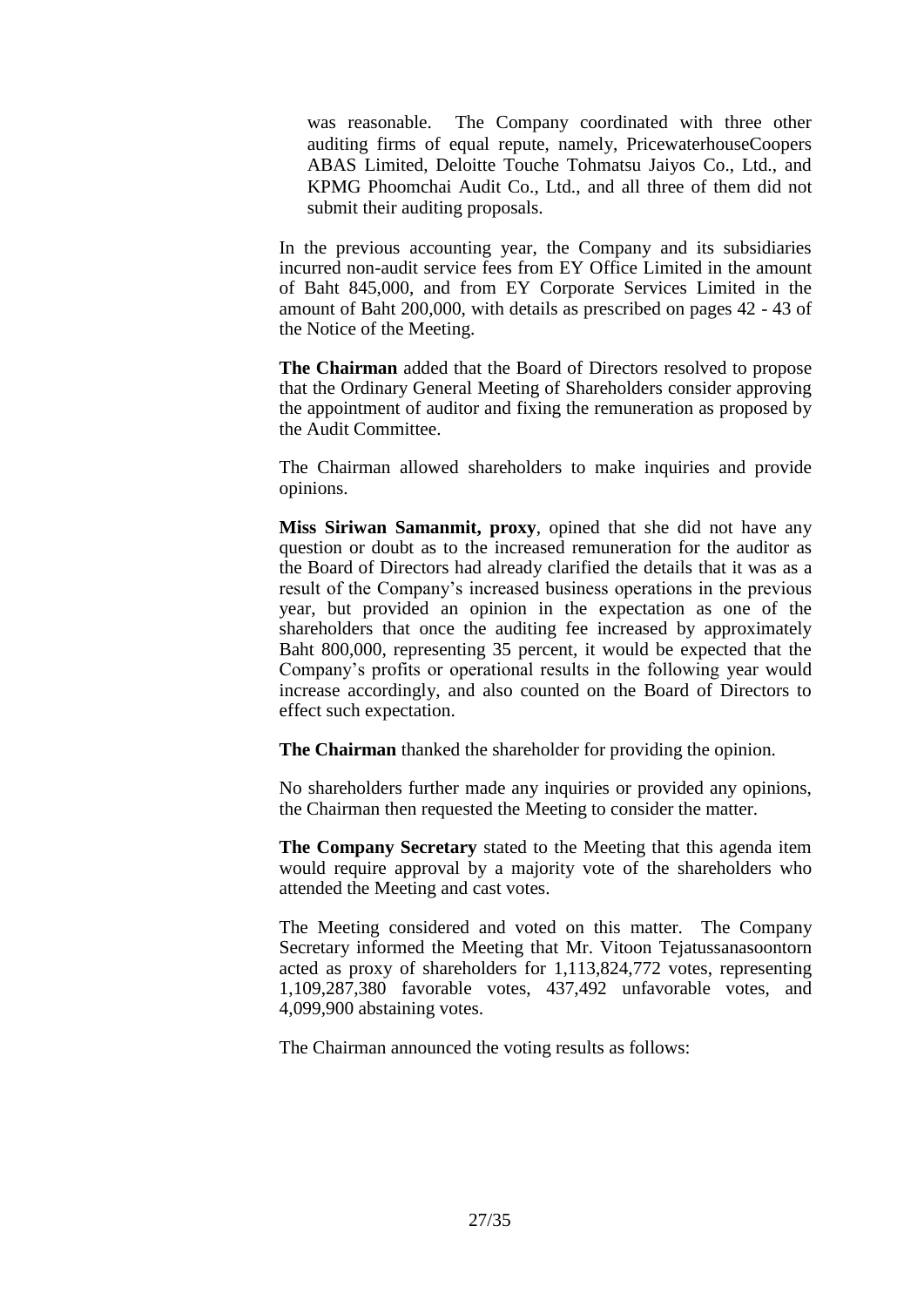Total votes on this item: 9,219,677,121 votes

- 9,212,767,043 favorable votes, representing 99.9860 percent
	- 1,285,548 unfavorable votes, representing 0.0139 percent
		- 5,624,530 abstaining votes
			- None vote of void voting card

The Meeting resolved, by a majority vote of the shareholders who attended the Meeting and cast votes, to approve the appointment of either Miss Waraporn Prapasirikul or Miss Siraporn Ouaanunkun or Miss Watoo Kayankannavee of EY Office Limited as the Company's auditor for 2017, who shall be authorized to audit and sign for certification of the Company's financial statements for 2017, with the remuneration not exceeding Baht 3,350,000.

#### **Item 8 Other matters**

The Chairman allowed shareholders to further ask questions and provide opinions.

**Dr. Boontium Khamapirad, shareholder**, thanked the Board of Directors, management and staff for rendering the Company's achievement and making dividend, and he also suggested the office syndrome treatment for the Company's staff.

**Mr. Chatree Charoennueang, shareholder**, provided suggestion that given that the Company used the budget of approximately Baht 4-5 Million for preparation of the Annual Report, Notice of the Meeting, and meeting place, the Company should provide incentives to attract the shareholders to attend the Meeting, which were guidelines generally practiced by other listed companies, as follows:

- 1. Once there was no souvenir for shareholders, there should be other activities instead, for example, charitable donation in the name of shareholders in the number of those who registered and attended the Meeting in person or by proxy in the amount of Baht 100 each;
- 2. Creating incentives to attract the shareholders to attend the Meeting for acknowledgement of the Company's operational results, whereby in Item: Other Matters, shareholders should be allowed to register to participate in the Company Visit activity, which may be an activity for paying respect to the Buddha images or any other activities.

**The Chairman** stated that the Company would take such suggestions into consideration.

**Mr. Wisit Kittiwatthanakul, shareholder**, inquired as to the news in the newspaper on the Agreement for the MRT Blue Line Extension Project, whether the Company had any concern on such matter.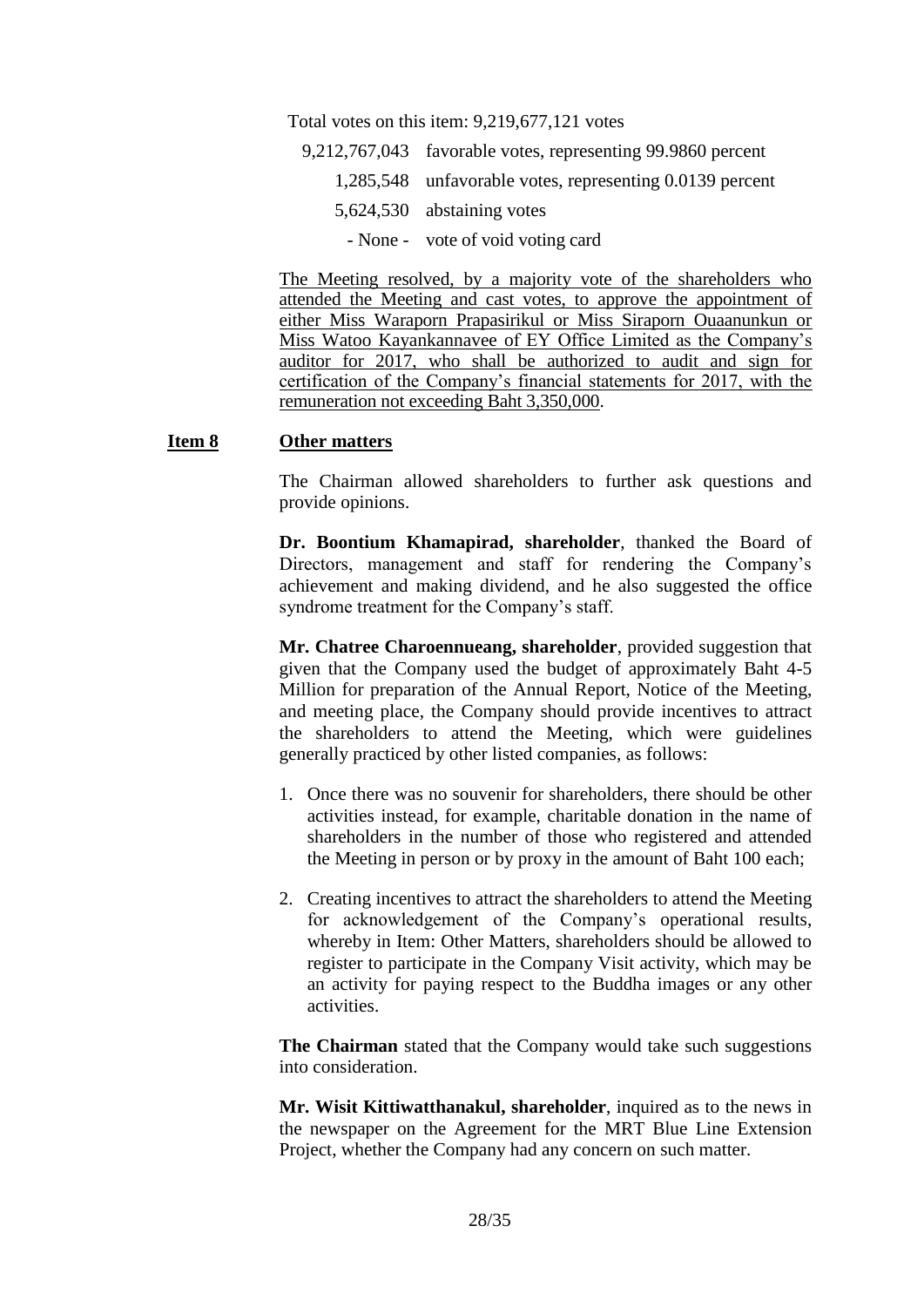**Mr. Phongsarit Tantisuvanitchkul, director**, clarified as to the news that it might be caused by an incomplete understanding. It was understood that the MRTA had already made clarification, and after provision of complete information, it was likely to lead to the better understanding. The Company executed the Concession Agreement for the MRT Blue Line Project on March 31, 2017, which the Company would operate the whole loop of the MRT Blue Line for the government sector. The Company would first expedite the opening for service of the underground section heading for Bang Khae underneath the Chao Phraya River within two and a half years and then the opening for service of Tao Poon - Tha Phra Section to ensure the full line within three years. All of this would be the Company's great overview in the future, the Company then had no concern on this matter.

**Mr. Torpong Vachanasvasti, shareholder**, inquired as to the Company's standpoints on the legal disputes with the Expressway Authority of Thailand, which there were currently 11 disputes as per the details in the Annual Report, in the amount of approximately Baht 28,179 Million, which EXAT would be required to compensate the Company.

**The Chairman** clarified that the Board of Directors in its capacity as the Company's directors had the duty to maintain benefits of the shareholders at its best effort; but in the meantime, when the case was pending the court proceedings, we should respect the Court and allow the Court to proceed with the proceedings.

**Mr. Nopadol Intralib, legal advisor**, clarified that when the case was pending the court proceedings, it was unable to provide any opinion. However, in his personal opinion, the Company might not lose.

**Mr. Dumkerng Pankam, director**, added that in the case of conflict of interests, he, in his capacity as the Company's director representing EXAT under the Concession Agreement and representative of the government agency, would respond in the same manner as the Chairman that such issue required the legal procedures and proceedings. At this point, both the government sector and shareholders must be safeguarded. It was then impossible to answer to this issue, since it was pending the proceedings by the competent authority.

**A shareholder** inquired as to the year which would start construction of the MRT Purple Line Extension Project, Bang Sue - Rat Burana Section.

**Mr. Phongsarit Tantisuvanitchkul, director**, clarified that it was understood that the government currently conducted study. According to news, the Ministry of Transport would refer such matter to the Council of Ministers' approval for bidding for construction of such project, which it was expected that it would take place in the near future.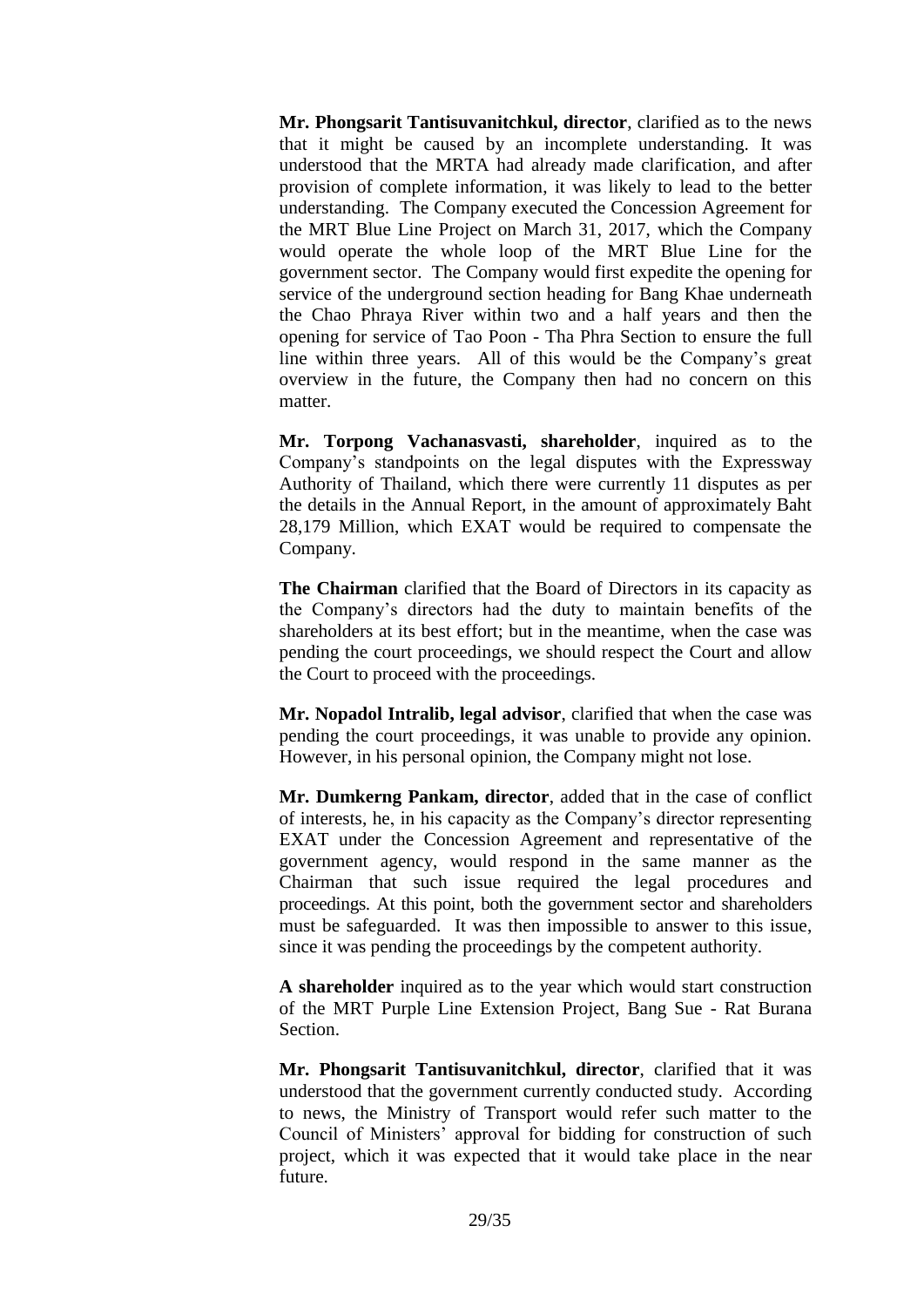**Mr. Nuttaphong Thaweewibunsap, shareholder**, inquired as to the year of completion of the MRT route of Bang Sue - Tha Phra Section, and whether or not the Si Rat - Outer Ring Road Expressway would be extended in the future.

**Mr. Phongsarit Tantisuvanitchkul, director**, clarified that with respect to the MRT Blue Line Project, Bang Sue - Tha Phra Section, it was expected that the MRTA would complete the civil construction works in the beginning or middle of the following year. For the sections which the Company were granted concession, the Company executed the Agreement on March 31, 2017, namely, Hua Lamphong - Bang Khae Section which would be opened for service around two and a half years from the execution of the Agreement; while Bang Sue - Tha Phra Section would be opened for service in the next three years, all of which would be fully opened for service in and around April 2020. As for the Si Rat - Outer Ring Road Expressway, the Company already completed the construction. Should, during a period of 30 years of the Company's operations, there be any point generating benefits from connection, it would be taken into consideration on a case by case basis.

**Mr. Sinphong Yachan, shareholder**, inquired as to the train operation route of Tao Poon - Bang Sue Station, and whether it would be constructed as aboveground or underground line.

**Mr. Phongsarit Tantisuvanitchkul, director**, clarified that as for the train operation in such one station distance, the government incorporated it in the Agreement for the MRT Blue Line Project invested by the Company, which was the main Agreement operated by the Company. However, only such one station, the government issued an order pursuant to Section 44 expediting the negotiation with the Company to reach a conclusion, which the Company already made arrangements for the government, started to invest and procure the system to be installed, and it was expected that in August 2017, Tao Poon - Bang Sue Station would be opened for service. Therefore, people would be able to travel by using the MRT Purple Line and the MRT Blue Line without interchanging to use public buses as they presently did. As for the structure of the MRT Purple Line, it would be an aboveground route, starting from Bang Yai Station and ending at Tao Poon Station, while the MRT Blue Line would be an underground route, currently ending at Bang Sue Station, and upon connection, the route would run from Bang Sue upwards to meet the aboveground route of the MRT Purple Line at Tao Poon Station.

**Mr. Thawee Leesirichaikul, shareholder**, provided opinions as follows: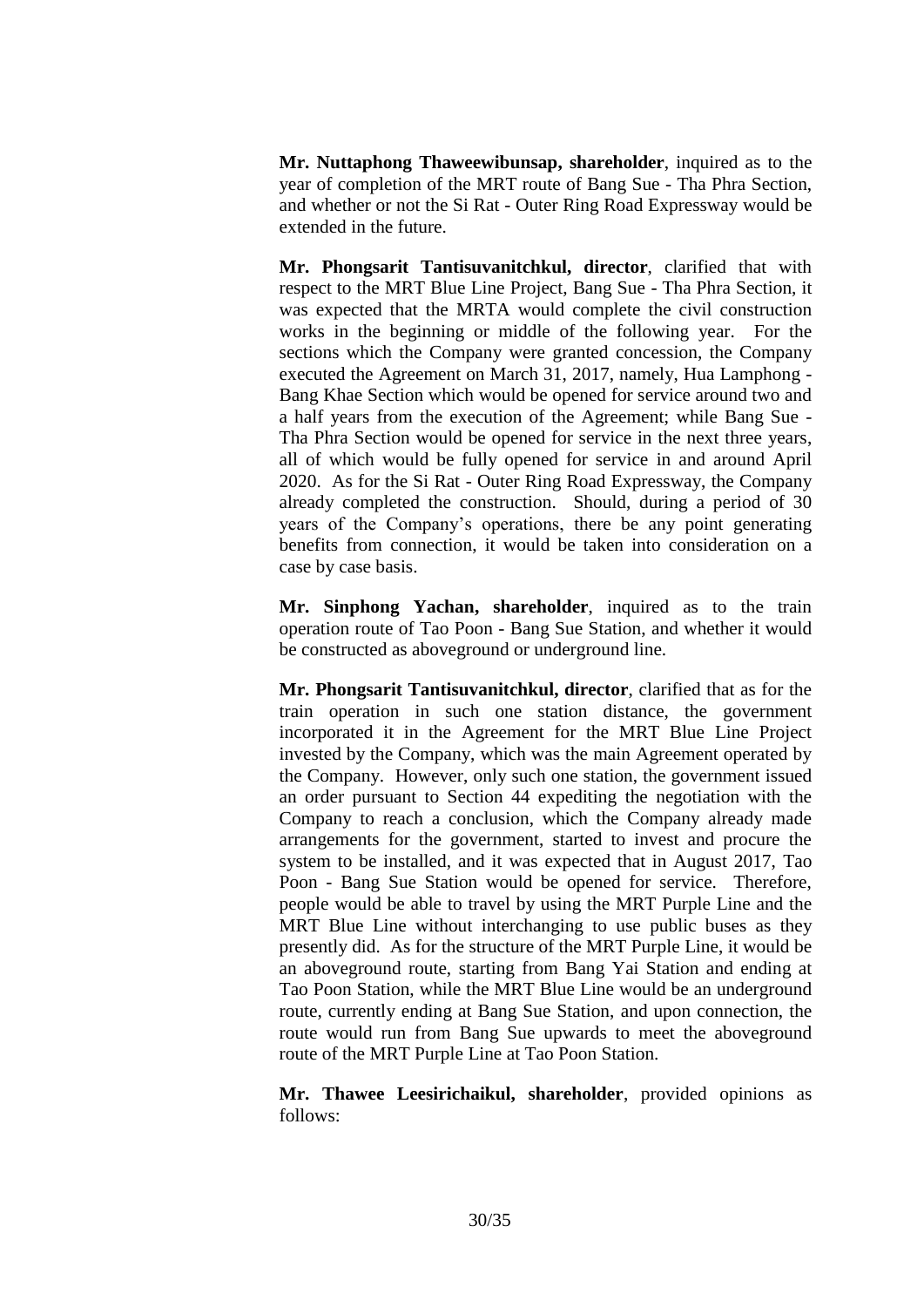- 1. He expressed his compliment on the connection of one station that in the previous year, the Chairman had informed that the Company would take approximately one year for implementation, but it would actually take less than one year. The Company was requested to expedite implementing the public relations in order to generate revenue from the Purple Line and the Blue Line;
- 2. He suggested that the font size of the fares be adjusted to be seen clearly;
- 3. As for the inconvenience caused to passengers at Thailand Cultural Centre Station at Exit 4 in front of Ice Tower Building, the MRTA previously arranged for curbs to obstruct peddlers from entering such area, and subsequently allowed the lease out for coffee shops or kiosks, but did not remove such curbs, thereby causing flood which substantially affected service users at this station.

**Dr. Sombat Kitjalaksana, Managing Director**, thanked the shareholder and would take such matter into consideration.

**A Shareholder** inquired as to the possibility of beforehand starting the train operation of the extension from Hua Lamphong Station to Sanam Chai Station, as, in his opinion, it was not necessary to simultaneously open the whole route for service to connect to Thon Buri side, if so doing, it would greatly benefit the people.

**Mr. Phongsarit Tantisuvanitchkul, director**, clarified that it was necessary for the route to have space for making a u-turn and running to the other direction, which it was currently expanded from Hua Lamphong. All of these implementations required the system installation, purchase of rolling stocks and preparation of the system for installation in the station, which would take at least approximately a year and a half to obtain the rolling stocks. After that, the system would be installed which would take at least two years. The remaining time would be for safety issue. The underground metro would be more highly safe than that of the aboveground metro. The acceleration for opening for service of the route from Hua Lamphong - Bang Khae Section in a period of around 30 months must be considered substantially rapid, and the remaining six months would be for the final work inspection at Bang Sue heading Tha Phra. In this regard, the Company must take into account the safety and convenience.

**A Shareholder** inquired as to the following matters:

1. The names of the MRT stations and BTS stations were totally different, such as, Si Lom - Sala Daeng, Asoke - Sukhumvit, Mo Chit - Chatuchak Park, etc. A Shareholder suggested the change of the names of those stations to ensure consistency and convenience for both Thais and foreigners;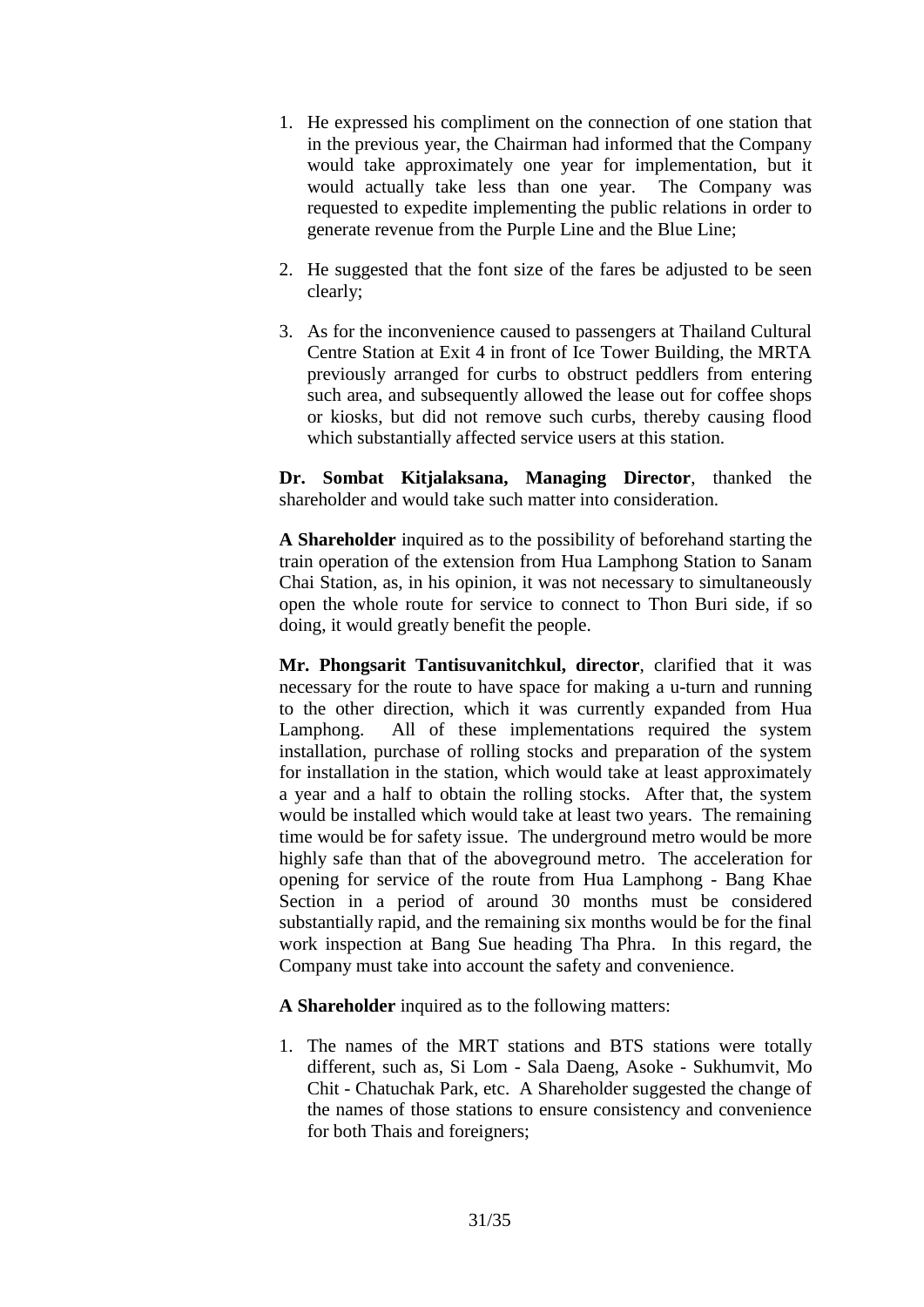- 2. A Shareholder would like to acknowledge the procurement progress of 35 rolling stocks;
- 3. A Shareholder would like to acknowledge the progress of the MRT Blue Line Extension, Bang Khae to Buddhamonthon Section.

## **Mr. Phongsarit Tantisuvanitchkul, director**, clarified as follows:

- 1. As for the names of the stations, the Ministry of Transport established a committee for consideration of the change of all names to ensure consistency in all routes. It was currently under implementation;
- 2. The procurement of the metro system was divided into two parts, namely, the system and the train operation. With respect to the train operation, the Company already made preparation; as for the metro system, it was pending consideration for conclusion of design with the manufacturers, namely, Siemens (Thailand) Limited and other manufacturers. Therefore, the Company would like to take some time to conclude all information, whereby the Company believed that it would surely be able to install and conduct M&E Equipment testing and commissioning for the MRT Blue Line Project in a timely manner on schedule for the opening for service within 30 months and 36 months;
- 3. As for the extension from Bang Khae to Buddhamonthon Section, it was understood that it was included in the government's master plan to be referred to the Council of Ministers for approval for construction, and after that, the procedures for seeking a concessionaire would be also conducted, which the Company expected that it would be a great opportunity for the Company to serve the government and people.

#### **Mr. Rungroj Thanakorndit, shareholder**, inquired as follows:

1. According to the MRT Master Plan, there would be the MRT Extension Project which was not yet constructed and bid, namely, the MRT South Purple Line Project, and the projects under construction were the MRT Orange Line Project and the MRT Blue Line Extension. The MRT Blue Line would be extended to Buddhamonthon Sai 4. The route in question might be the MRT Orange Line which was considered new without any extension. The questions were whether the Company was certain that it would be granted a concession for train operation, whether it would be a concession on the net cost or the gross cost basis; whether management was certain that the Company would be granted such concession, as BTS was also certain about that. In the next five or ten years, there would remain a few MRT lines in Bangkok, as the Office of Transport and Traffic Policy and Planning (OTP) started to operate Phases 2 and 3, and subsequently, there would remain merely the MRT Orange Line which was not an extension because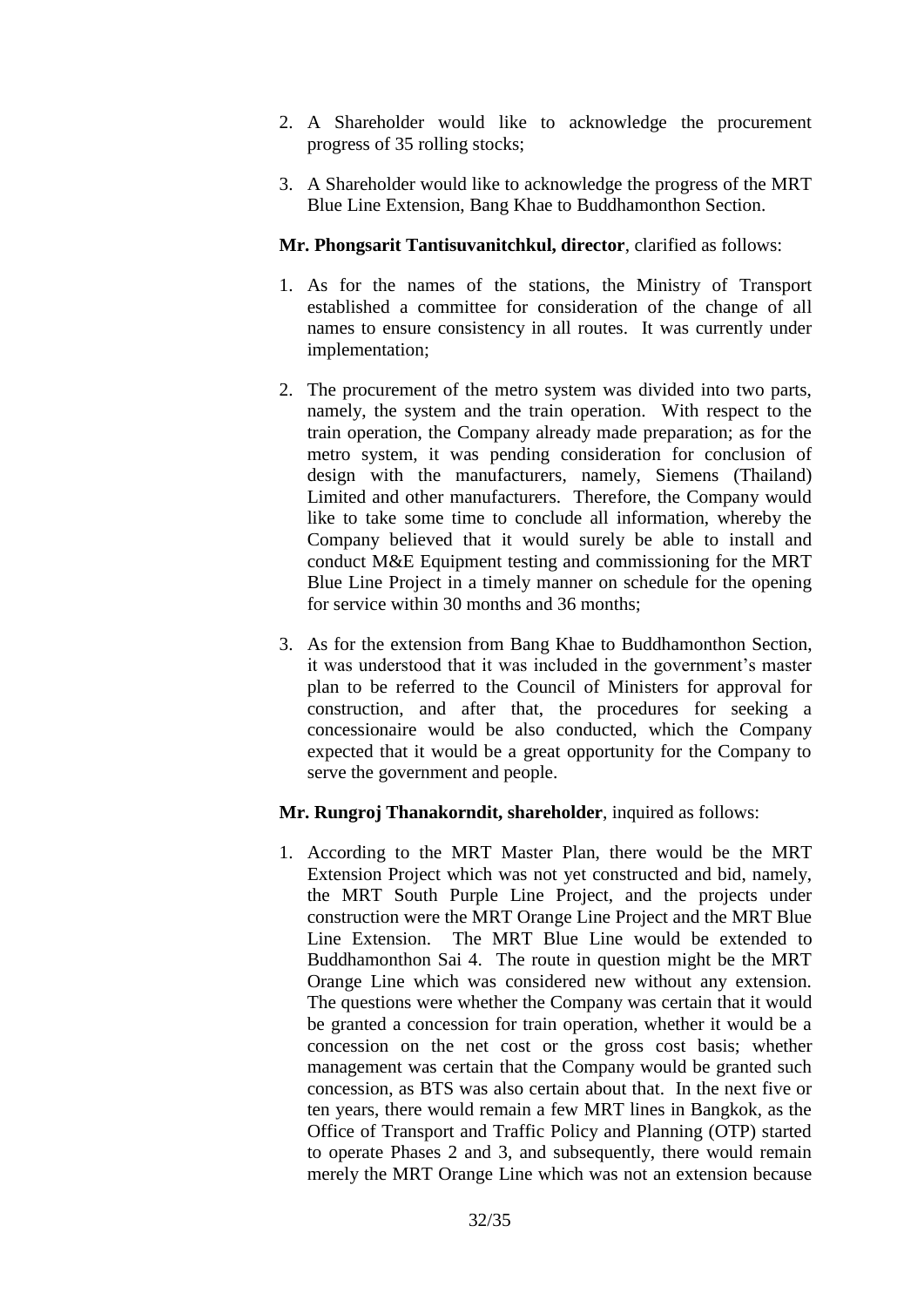BTS already obtained the MRT Yellow Line, the MRT Pink Line, and the MRT Gold Line, there would remain a few MRT lines for the Company. In addition, whether the Company had any plan to invest in other provinces, such as, Khon Kaen, Korat, Phuket, Pattaya, etc.;

- 2. In the case of Italian-Thai Development Public Company Limited, the contractor for the MRT Blue Line Project in Wang Burapha Station, which caused flood problem, whether it would affect the opening for service in 2019;
- 3. As the Company was granted concession for the MRT Blue Line Extension, whether it was possible for the Company to the shareholders to make a site visit to Sanam Chai Station.

**The Chairman** stated that it would be a pleasure and honor for the Company to take the shareholders to visit the Company's works, and would notify management to arrange for the site visit to Sanam Chai Station. He also added that as the Company operated the business of this kind, the road and rail systems, if the Company was not confident that the Company was the best one, the Company would not join the competition, that was to say, any project which the Company entered into competition, the shareholders could be assured that the Company really meant to do it, with quality, price and service in all respects, but how the outcome of that would be, it depended on the decision by the government. The Company remained committed to operating this business, and should, in the future, the government open the bidding for any MRT or expressway projects in other provinces, the Company would surely join the bidding, the shareholders could be assured of this commitment.

**Mr. Phongsarit Tantisuvanitchkul, director**, additionally clarified as follows:

1. With respect to various MRT lines under the MRT Master Plan, the MRT lines which commenced the construction was nearly completed, and it was expected to open for train operation in the next few years. As for the lines currently operated by the Company with the possibility of expansion, it was highly possible that it would be the continued route and would benefit the people to travel without interchange to another train, whether the MRT Purple Line or the MRT Blue Line. As for other MRT lines, as informed by the Chairman, the Company was fully prepared in respect of its operations, quality, and finance. With respect to the MRT Orange Line as inquired by the shareholder, the Company was awaiting clarity as to which form of operation the government would take, as it was pending studies, whether it would be on the net cost or gross cost basis. However, one thing that the Company was confident was the Company's efficiency and performance that was competitive, with opportunity which was high and not less than other companies in Thailand, but to what extent, it would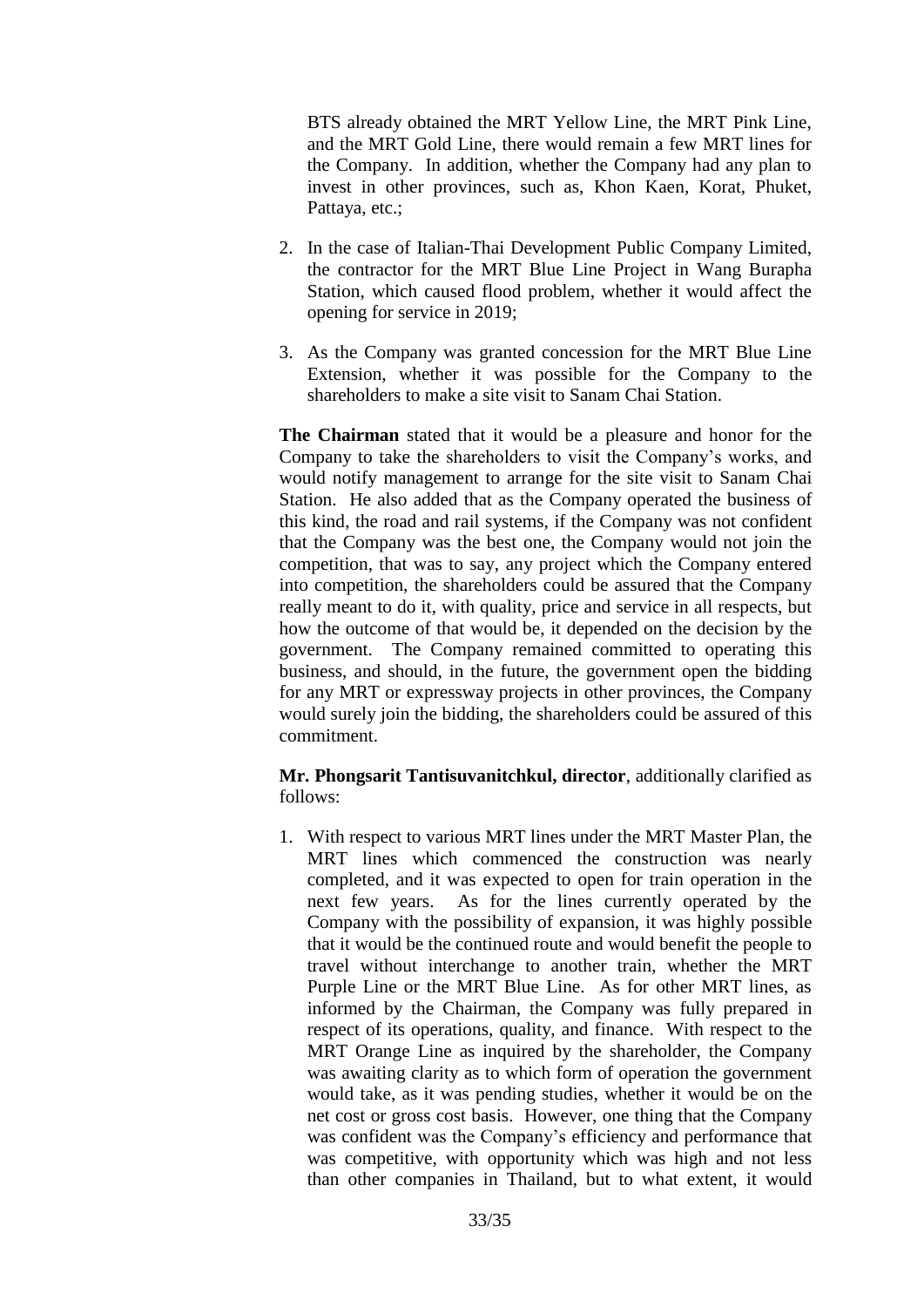depend on the bidding process. Actually, the chance was high as the MRT Orange Line would have to be connected with the MRT Blue Line at Thailand Cultural Centre Station, which the Company was able to arrange for the most convenient solution for the people, therefore, the Company would be likely to win the bidding for the MRT Orange Line. As for other subsequent MRT lines, the Ministry of Transport was in the process of preparation of the master plan in phase 2 which included the areas in Bangkok and other provinces, the developments in Thailand would not take place only in Bangkok, but also other places like Korat and Chiang Mai. For this reason, the Company believed that the rail business would further grow, and the government would focus on the PPP system, and as a result, it would be another opportunity for the Company to operate this business. The shareholders could be then assured that in the rail business, the Company would go forward at full speed.

2. As for the flood problem at Wang Burapha Station, as constructed by ITD, it would have to initially admit that the construction of the rail route in Thailand was tough, and it was believed that ITD was in the process of problem resolution, and the MRTA was well aware of this issue, as the Prime Minister had issued an order pursuant to Section 44 to open for service as soon as possible. Given the Company's following up on such issue, the progress was improved gradually and it was expected to solve the problem soon. In the overview, he was of the view that it was not likely to affect the schedule for opening of the train operation, as the completion period would be in and around 2018, which would be completed as scheduled. Upon completion, there would remain sufficient time for the Company to install the system. As for the quality of the completed work, there would be the engineering inspection process, which the Company believed that the MRTA and ITD would certainly deliver the works of good quality.

**Miss Nusara Punjatewakupt, shareholder**, inquired as to the MRT Purple Line Extension Project, heading for Rat Burana, whether it would connect with Thung Kru, and whether it would be possible that this line would connect with the MRT Yellow Line in the future.

**Mr. Phongsarit Tantisuvanitchkul, director**, clarified that the information on the route must be checked first as the MRT Purple Line Project was currently in the process of design and conclusion as to which route would be constructed.

**A Shareholder** provided opinion on the handrails in the metro trains which were different from those of BTS, especially in the rear carriage, there was no handrail, and in the light of safety, standing passengers had nothing to hold, whether the Company's technical unit had any plan to make any improvement. The second remark was that at the MRT Ticket Office at Sukhumvit Station, there were a great number of queuing passengers which caused inconvenience during rush hours, whether the Company would resolve such problem, and if so, how?